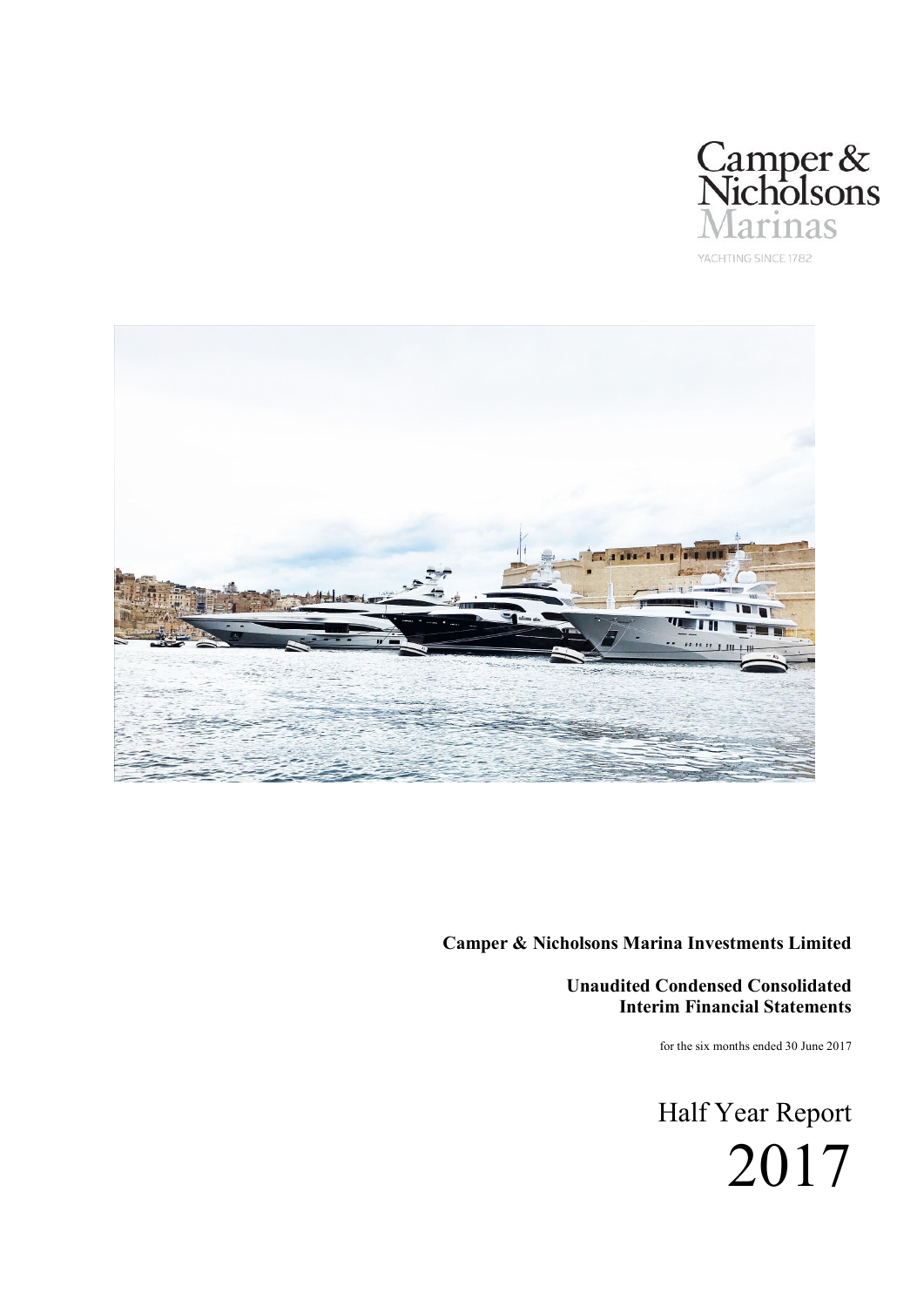# Index

|                                                                            | Page             |
|----------------------------------------------------------------------------|------------------|
| <b>Chairman's Statement</b>                                                | 2                |
| <b>Business Review</b>                                                     | 4                |
| <b>General Information</b>                                                 | 12 <sup>2</sup>  |
| Independent review report                                                  | 13               |
| Unaudited Condensed Consolidated Statement of Comprehensive Income         | 14               |
| Unaudited Condensed Consolidated Statement of Changes in Equity            | 15 <sup>15</sup> |
| Unaudited Condensed Consolidated Statement of Financial Position           | 16               |
| Unaudited Condensed Consolidated Statement of Cash Flows                   | 17               |
| Notes to the Unaudited Condensed Consolidated Interim Financial Statements | 18               |

Cover Picture: Grand Harbour Marina, Malta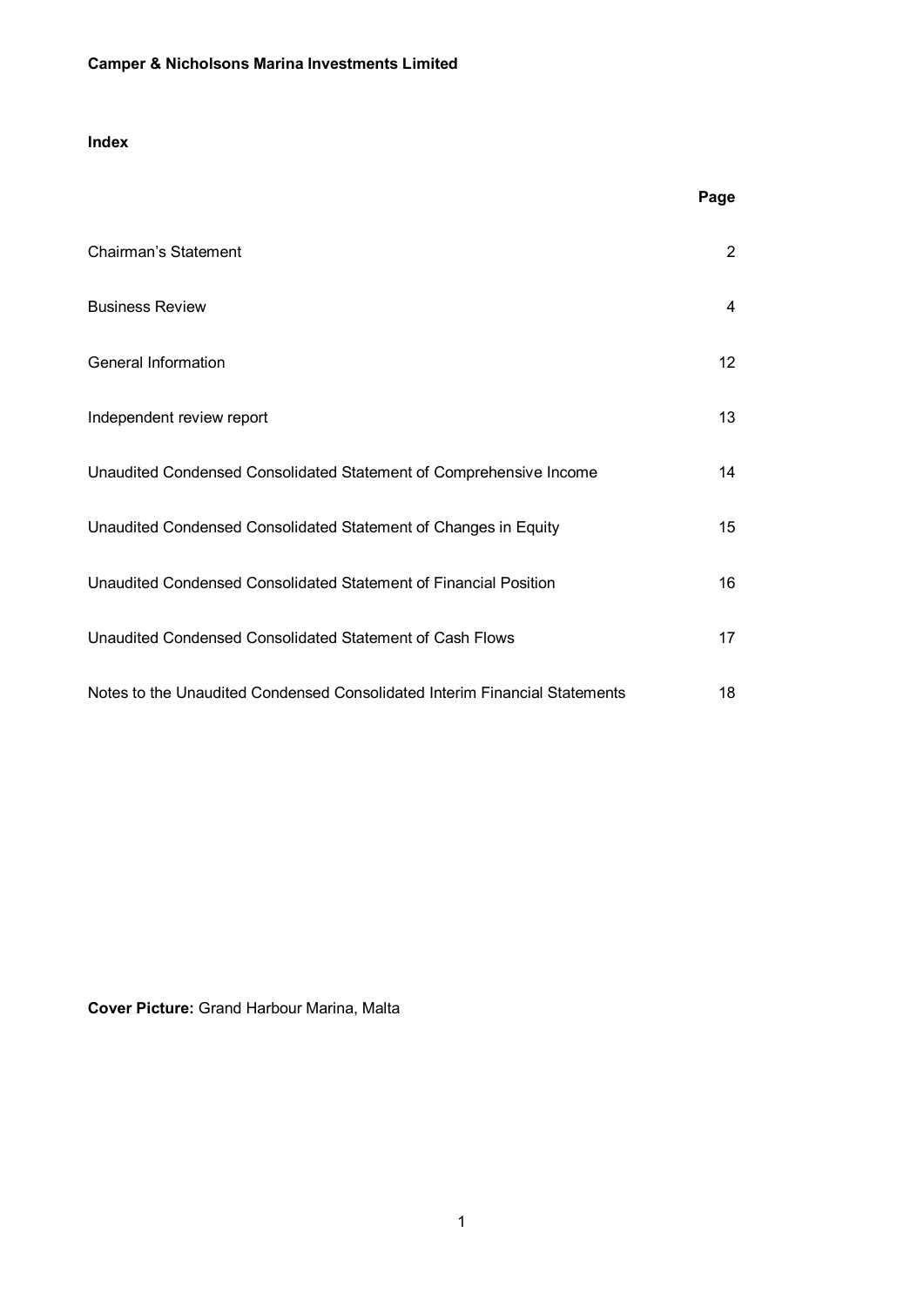# CHAIRMAN'S STATEMENT

It is encouraging to report that despite the difficult market conditions in the first half of 2017 we have maintained an operating performance close to the 2016 results largely as a result of cost reductions completed in prior periods. During the first half of 2017 the Results have been as follows:

- Headline Group revenues decreased by 9% or €0.4 million to €3.5 million (2016: €3.9 million) with the combined marina revenues of Grand Harbour Marina ("GHM") and Port Louis in line with last year whilst the third party consultancy business represented most of the revenue shortfall.
- Operating expenses of €2.9 million, which includes €0.4 million for depreciation showed a reduction of €0.2 million from last year. These expenses benefited from the non-recurrence of the €0.1 million bad debt provision and the cost of last year's website upgrade both incurred in 2016 whilst being adversely impacted by around €0.1 million of exchange losses.
- Group operating profit was breakeven (2016: €0.1 million profit) with the reduction in operating expenses referred to above unable to fully offset the reduction in gross profit resulting from the lower level of revenues in the Consultancy business.
- Loss before tax increased to €0.6 million (2016: €0.4 million) which includes €0.1 million loss (2016: Nil) being our share of the losses of our joint ventures, IC Cesme and CNFE.
- Cash flow from operating activities improved by €0.1 million to €0.6 million (2016: €0.5 million) with the negative impact of the reduction in EBITDA more than offset by the improved working capital performance. Capital investment in the period increased to €0.1 million as compared with the minimal level of expenditure in the prior year.

## Marinas

- We continue to make demonstrable progress in improving the performance of our owned marinas which have generated compound growth in revenues and EBITDA of 7% and 14% respectively since 2013.
- In the first six months of 2017, GHM generated  $\epsilon$ 0.2 million profit before tax, the same as in the first six months of 2016, on slightly reduced sales of €2.0 million (2016: €2.1 million). Port Louis saw a €0.1 million increase in sales to €1.0 million and with costs maintained at 2016 levels and a small increase in interest costs related to both rate and exchange rate reduced its' loss before tax to under €0.2 million.
- Management at IC Cesme, our joint venture in Turkey, continued their efforts to minimize the impact of the political and economic uncertainty in that country. Revenues reduced by around €0.2 million, primarily the seaside revenues, which resulted in a €0.2 million reduction in profit before tax to €0.1 million (2016: €0.3 million). IC Cesme did however repay €1.9 million of the subordinated loan which led to a €0.9 million reduction (our 45% share) in the Group's cash pledge to Isbank.

## **Consultancy**

- Revenues at our third party consultancy business reduced by €0.3 million as clients reacted cautiously in generally difficult economic conditions whilst also seeking the necessary funding. A number of projects are currently being worked on although the timing of when these might come to fruition is difficult to predict. Refurbishment of St Katharine Docks was completed in early 2017 and since February that marina has been operated under a management and branding contract.
- Although CNFE generated very low revenues in the first half, that business's loss before tax reduced to €0.2 million (2016: €0.3 million) with our share being half of those amounts. The primary driver of the result was the full recovery of a €0.2 million debt that was provided for in 2016.

On 26 June, our majority owned subsidiary, GHM announced the issue of €15 million unsecured 10 year bonds with a 4.5% coupon. This process was completed successfully as announced on 14 August with the proceeds of the issue to be used to repay the existing outstanding 7% bond in addition to providing further working capital for that business.

On 14 July, we announced a fully underwritten offer to raise approximately £3.3 million through the issue of new shares at 8 pence per share, a 33% premium to the previous day's market close. With the support of our major investor, First Eastern, who underwrote the offer, this was completed following approval at the EGM on 1 August at which votes representing 76% of the shares in issue were received and almost 100% of these voted in favour.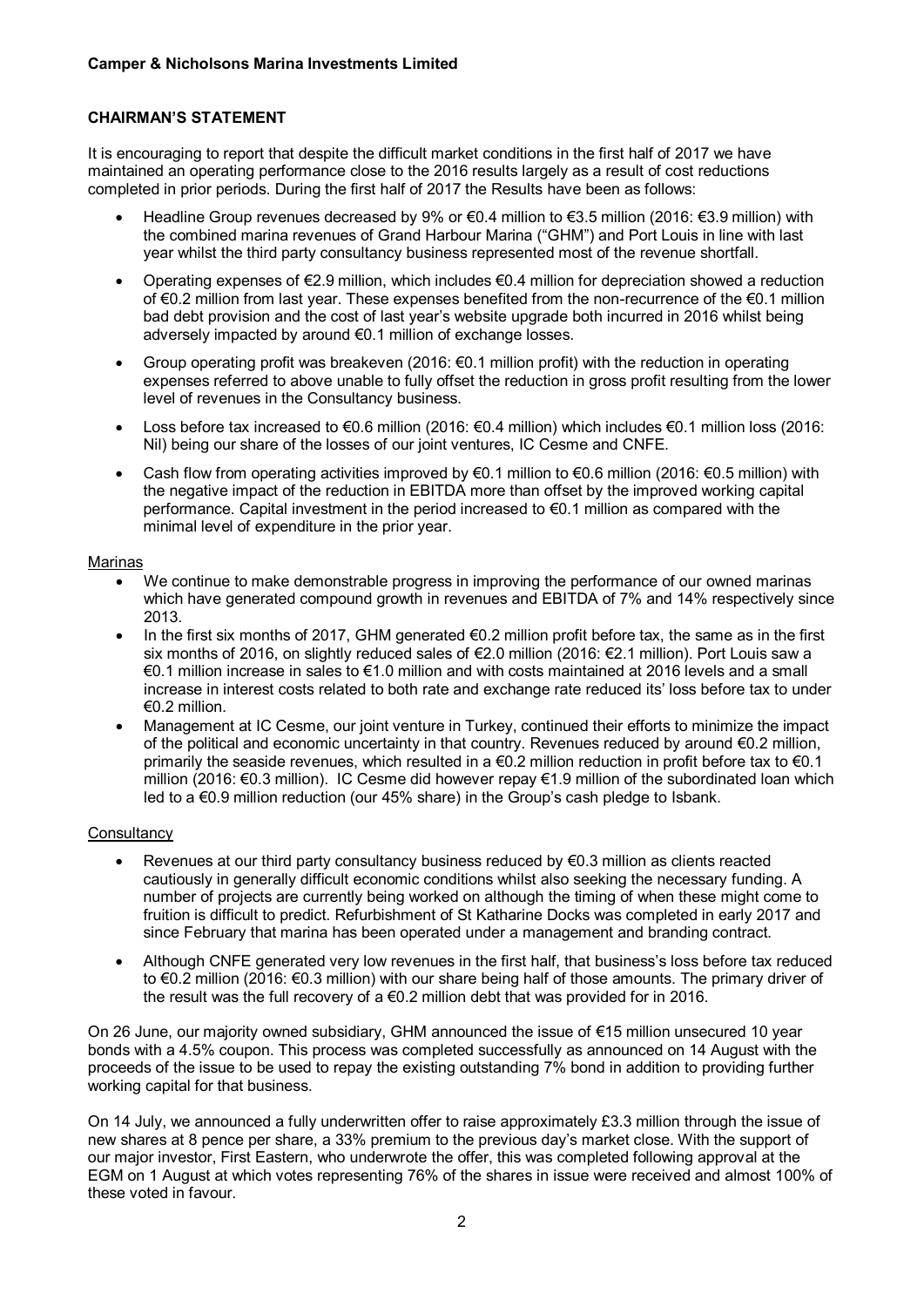# CHAIRMAN'S STATEMENT (Continued)

## **Outlook**

Whilst the results for the six months to 30 June 2017 are slightly disappointing when compared with the progress made in the last few years, post period end the Company undertook a successful fund-raise, completed in August 2017, to raise £3.3 million by way of an Open Offer, which, coupled with the Grand Harbour Marina ("GHM") Bond issue, means that the Group is well positioned.

We are considering plans to reposition our assets to create a stronger business. The Board believes that, as marina revenue streams continue to be re-evaluated following the return of development interest in the sector, the time is right to adopt a more expansive strategy, particularly at GHM.

Your Board believes the Company is well placed to now deal with the uncertain outlook we face.

Sir Christopher Lewinton Chairman 27 September 2017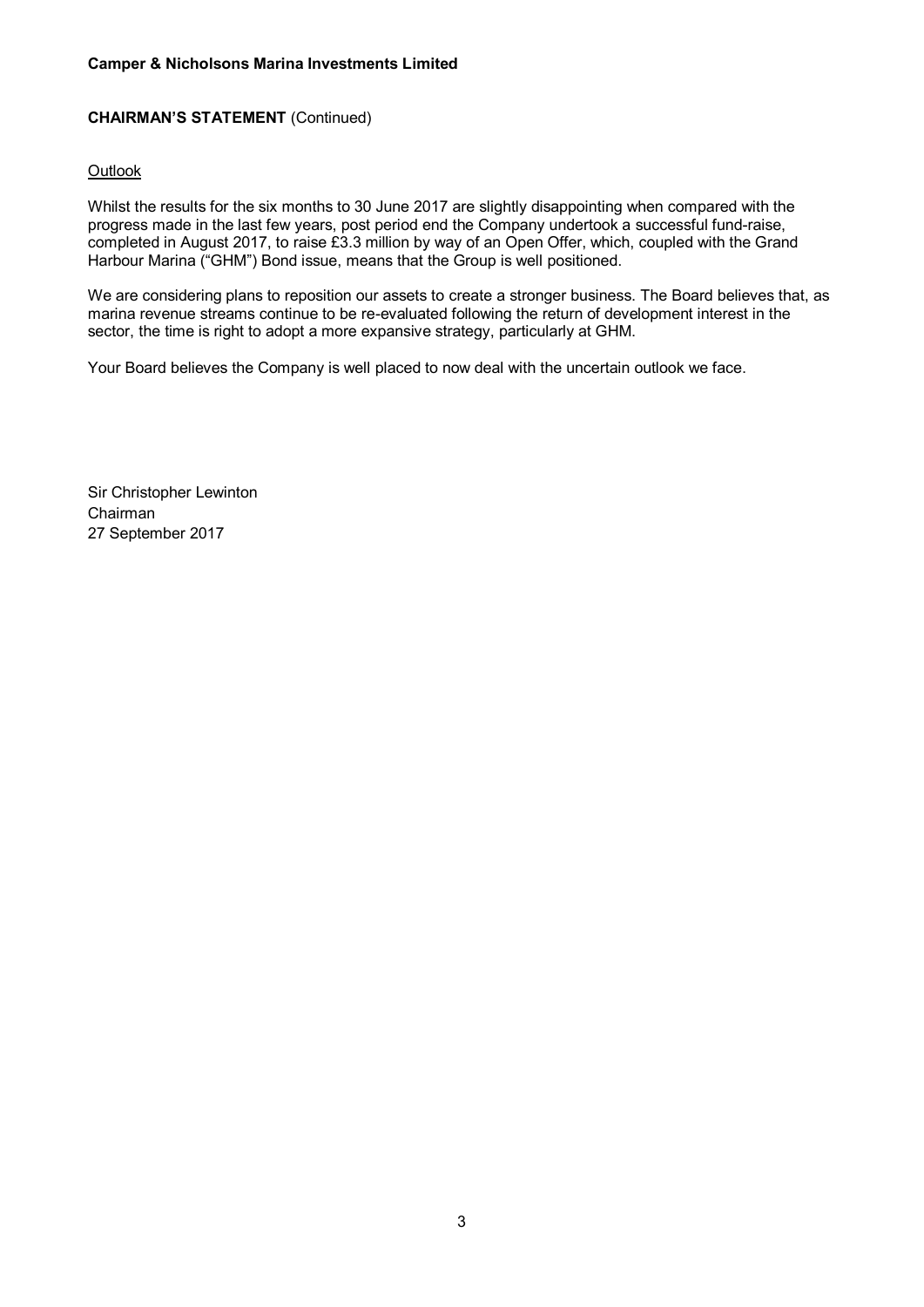## BUSINESS REVIEW

By Clive Whiley, Chief Executive Officer of Camper & Nicholsons Marinas Limited

## 2017 Review

As highlighted in our Preliminary results, released in March, notwithstanding a cautious stance with regard to the short-term uncertainty created by Brexit, we entered 2017 positioned to pursue an expansive development strategy in the medium-term. This was designed to tap into the latent development potential of our existing portfolio of marina projects, particularly at Grand Harbour Marina Plc ("GHM"), in pursuit of a return to long-term asset growth.

Accordingly, our focus in the year to date has been to explore ways to fund added value to our core marina business, whilst controlling operating costs closely, where in the first half of 2017:

- A flat performance from our marina operating activities and lower revenue from the consultancy business, led to a reduction in gross profit of 9% to €2.9 million (2016: €3.2 million);
- operating expenses were again well controlled, despite adverse currency movements, decreasing by some 6% to €3.0 million (2016: €3.1 million), and efforts continue to reduce these;
- our equity-accounted investees, IC Cesme Marina (45%) and CNFE (50%), also encountered revenue attrition in the first half of the year. We intend to maintain our cautious stance for Cesme, regardless of the repayment of €0.9 million of the subordinated loan from Isbank in the last year, as we anticipate increased competition in the region post the events of 15th July 2016;
- as a result of the above a deterioration in the loss before tax to €0.6 million (2016: €0.4 million loss) for the first half;

These results highlight that a more radical reduction in operating costs, is evidently necessary to attain our goal of generating a profit before tax.

## Strategic Development

Over the last few years we have concentrated our efforts on debt reduction and building upon our core owned-marina EBITDA stream, with new projects exhibiting a more defensive Sovereign risk profile. During this period capital expenditure has remained historically low.

The subsequent impact of Brexit has forced us to consider that we are likely to remain in an uncertain environment, for the foreseeable future. In particular, in relation to a potential slow-down of our client projects.

The conundrum is that this has occurred coterminously with the emergence of genuine, long-term incremental development opportunities, within our overseas assets.

## Marina Development Assets

Grand Harbour Marina, Malta ("GHM") - the Maltese Government-led regeneration of the waterfront, around and adjacent to the marina, has continued ahead of Valletta's term as European Capital of culture in 2018, where:

- several years of demonstrable investment are likely to encourage complementary foreign investment, in due course, in the remaining pockets of undeveloped marina side real estate;
- a continuance of the above would further enhance the experience for all GHM stakeholders;

In the interim we have developed a clear strategic understanding as to how to harness the development potential of GHM, where we have consistently improved the marina performance over the last decade.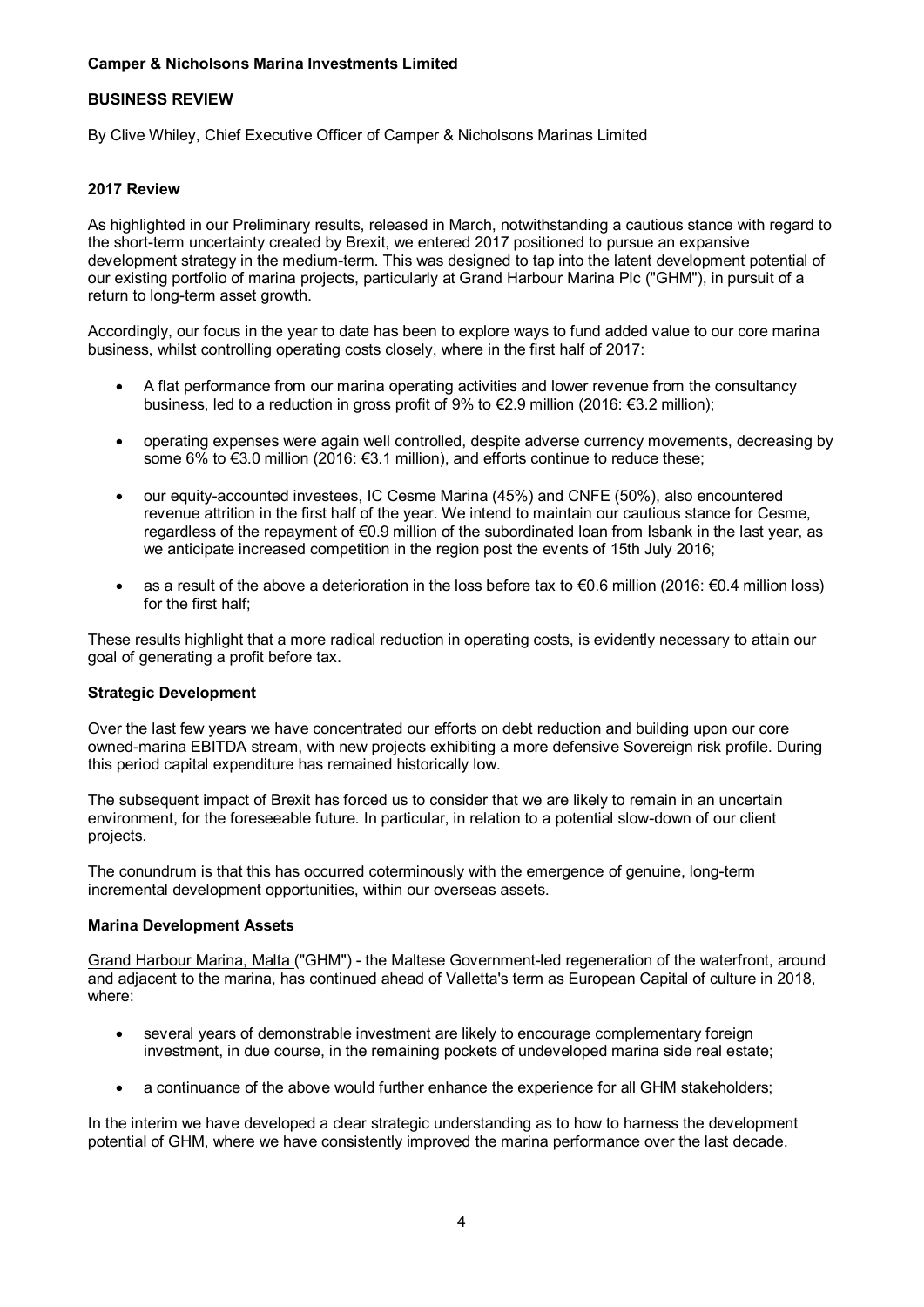### Marina Development Assets (continued)

Port Louis Marina - in the Board's view this remains a key development asset and we are considering opportunities to optimise its value for shareholders.

Victoria Quay Estate Limited ("VQEL") - we continue to work alongside First Eastern (a 67% shareholder in the Group), as the lead investor in VQEL. First Eastern has been instrumental in maintaining progress as the wider project has been delayed by economic uncertainties surrounding Brexit, and remains subject to the satisfaction of certain conditions.

### Development Funding

#### GHM Bond

On the 14 August 2017 GHM announced the basis of acceptance for €15,000,000, 4.50% GHM Unsecured Bonds 2027 (the "Bonds") via the Prospectus dated 26 June 2017 (the "Prospectus").

The Bonds were available for subscription by holders of the 7% GHM 2017-2020 bonds (the "Redemption Bondholders"), by holders of shares in GHM (the "Existing GHM Shareholders") and Selected Authorised Financial Intermediaries through an Intermediaries' Offer.

GHM received a total of 1,285 applications for an aggregate value of €15,832,300, which were allocated as follows:

### Redemption Bondholders

Applications for an aggregate value of €8,869,200 were received for the €11,000,000 Bonds reserved for the Redemption Bondholders. In accordance with the terms of the Prospectus, the balance of the Bonds not subscribed to by the Redemption Bondholders equal to €2,130,800 (the "Balance") was reserved for subscription by Selected Authorised Financial Intermediaries through an Intermediaries' Offer.

#### Existing GHM Shareholders

Applications for an aggregate value of €2,832,300 were received for the €2,000,000 Bonds reserved for the Existing GHM Shareholders. Each application received from Existing GHM Shareholders was allocated the first €20,000 in full and 21.78% on the remaining balance rounded to the nearest €100. The remaining amount of €832,300 remained unallocated and was refunded.

#### Authorised Financial Intermediaries

The Selected Authorised Financial Intermediaries were allocated the remaining €2,000,000 reserved for them and the Balance of the Bonds not subscribed to by the Redemption Bondholders.

Interest on the Bonds commenced on 22 August 2017.

#### CNMI Open Offer

On the 14 July 2017 the Company announced a fully-underwritten offer to raise approximately £3.3 million (before expenses) by way of an open offer of 41,446,089 new ordinary shares of no par value in the capital of the Company ("New Ordinary Shares") at an offer price of 8 pence per New Ordinary Share (the "Open Offer"), being a premium of approximately 33 per cent. to the closing price on 13 July 2017.

The Open Offer, in which certain Directors irrevocably undertook to subscribe for in aggregate of 699,999 New Ordinary Shares, was open to existing Qualifying Shareholders and fully underwritten by First Eastern Holdings.

## Outlook

We are confident that the investment capital raised from both the CNMI Open Offer and the GHM Bond in the last three months will ultimately allow us to release the latent potential evident within our development assets.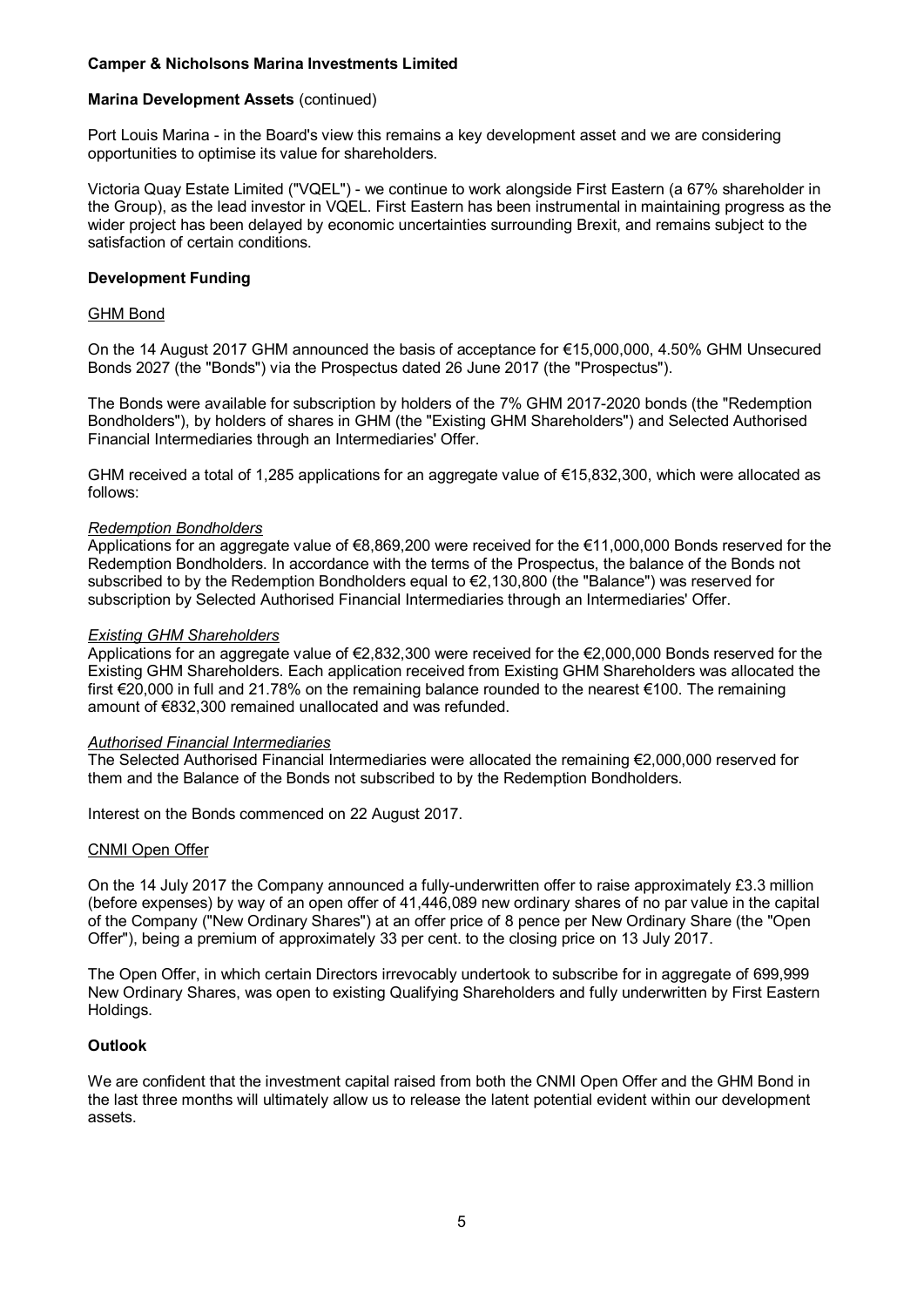First Half Group Financials

|                                               |         | January - June |         |
|-----------------------------------------------|---------|----------------|---------|
| €m                                            | 2017 H1 | 2016 H1        | 2015 H1 |
| Marina operating activities                   | 4.0     | 4.1            | 4.0     |
| Marina consultancy fees                       | 0.4     | 0.8            | 0.6     |
| Marina consultancy - recharged costs          |         | 0.1            | 0.9     |
| Licensing of superyacht berths                |         |                |         |
| Total revenues                                | 4.4     | 5.0            | 5.5     |
| Adjustment for joint ventures*                | (0.9)   | (1.1)          | (1.0)   |
| <b>Adjusted Sales Revenues</b>                | 3.5     | 3.9            | 4.5     |
| Cost of Sales                                 | (0.6)   | (0.7)          | (1.6)   |
| <b>Gross Profit</b>                           | 2.9     | 3.2            | 2.9     |
| Operating expenses                            | (2.4)   | (2.7)          | (2.6)   |
| Exchange (loss) / gain                        | (0.1)   |                | 0.2     |
| <b>EBITDA</b>                                 | 0.4     | 0.5            | 0.5     |
| Depreciation                                  | (0.4)   | (0.4)          | (0.4)   |
| Net interest expense                          | (0.5)   | (0.4)          | (0.6)   |
| Loss before tax and share of Joint Ventures   | (0.5)   | (0.3)          | (0.5)   |
| Share of losses of equity accounted investees | (0.1)   | (0.1)          | (0.1)   |
| Group (loss) before tax                       | (0.6)   | (0.4)          | (0.6)   |

\* Under the accounting standard IFRS 11, which was applied for the first time in 2013, the Group's 45% and 50% shares of the revenues and the costs of Cesme Marina and CNFE respectively are excluded from the Statement of Comprehensive Income. Instead the statement includes the Group's share of Cesme and CNFE's after tax profits or losses as a single amount for profits and losses of equity-accounted investees, net of tax.

The table above shows the Group revenues before this change, ie reflecting the Group's proportional share of the revenues of Cesme Marina and CNFE, with an adjustment made to show the impact of the change. All other figures in the table above are as reported in accordance with IFRS 11.

#### Grand Harbour Marina, Malta

|                           | January - June           |                          |         |  |
|---------------------------|--------------------------|--------------------------|---------|--|
| €m                        | 2017 H1                  | 2016 H1                  | 2015 H1 |  |
| <b>Berth Sales</b>        | $\overline{\phantom{a}}$ |                          |         |  |
| Marina operating revenues | 2.0                      | 21                       | 1.8     |  |
| Total revenues            | 2.0                      | 21                       | 1.8     |  |
| <b>EBITDA</b>             | 0.7                      | 0.8                      | 0.6     |  |
| <b>PBT</b>                | 0.2                      | 02                       |         |  |
| Capital expenditure       | N 1                      | $\overline{\phantom{a}}$ |         |  |

Berthing revenues of €1.5 million were maintained at a similar level to the first half of 2016 with increased annual contract revenues offsetting small reductions in seasonal and visitor revenues. Revenues from berth services and utilities reduced by €0.1 million to €0.5 million but all of the decrease was due to the non recurrence of the €100k novation fee generated in 2016. Within these figures, electricity revenues increased by c. 9% which reflected the high levels of power used by some superyachts. Cost of sales reduced slightly with increased electricity costs more than offset with reduced commissions and costs for using sold berths whilst overhead costs were also reduced slightly from the 2016 levels. EBITDA reduced therefore by €0.1 million to €0.7 million (2016: €0.8 million) with the novation fee achieved in 2016 representing the difference. After deducting depreciation and the interest costs relating to the €12 million Bond, GHM again achieved a profit before tax of €0.2 million (2016: €0.2 million).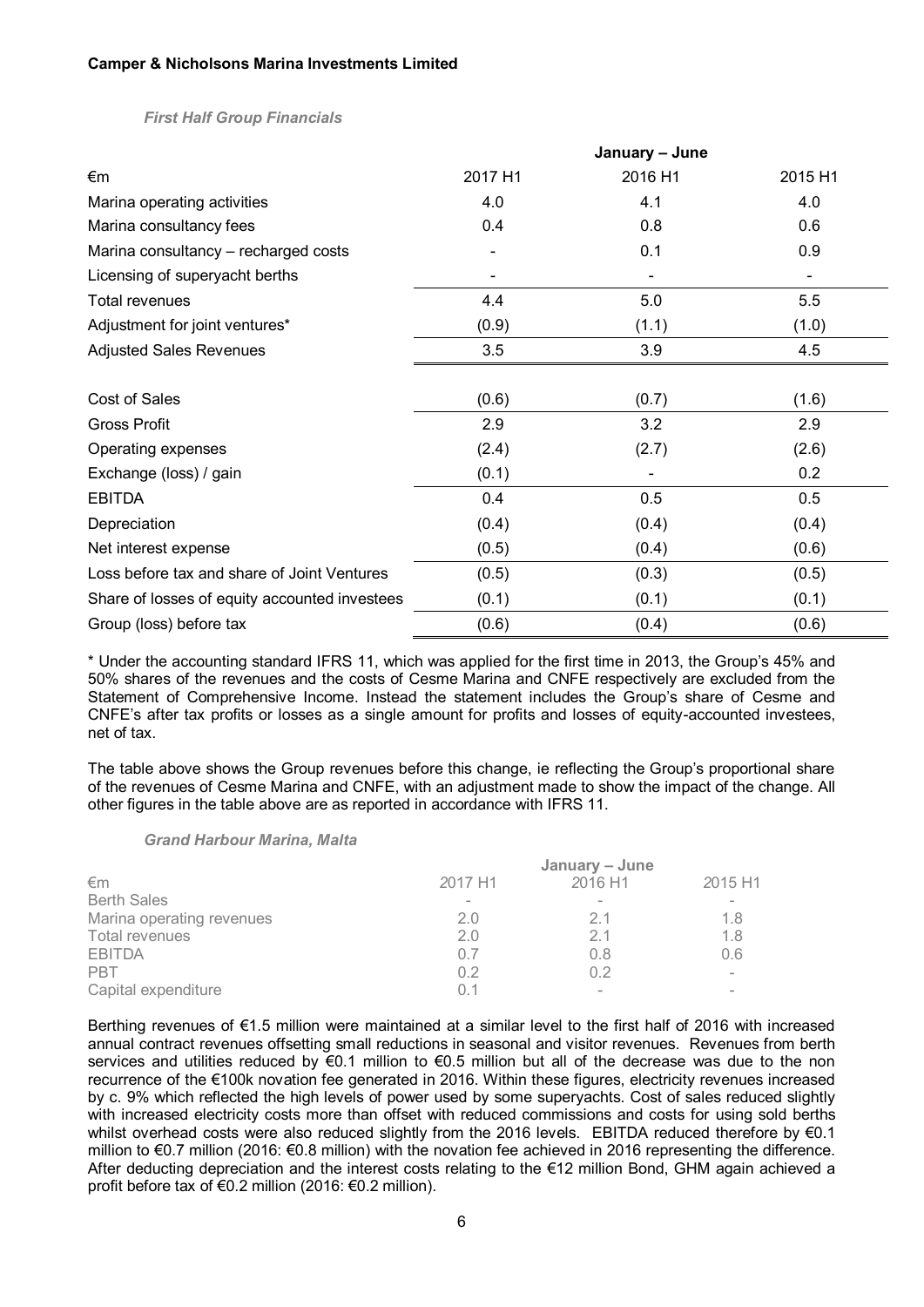During the year to date there have been four enquiries for berths ranging in size from 40m to 75m. Two of these remain active with one yacht scheduled to visit the marina later this year. Although no berth sales were completed during the first half, management believes that berth sales remain a good future revenue stream for the business although the timing and value of such sales remains uncertain.

The landside area around the marina continues to improve with the most recent project of the "Cottonera Waterfront Revival Area" being the conversion of the water's edge Macina bastion building, overlooking Grand Harbour Marina's superyacht area into a luxury/boutique hotel, due to open in summer of 2017 under the management of IBB Hotel Collection. In addition, management has recently relocated the Capitainerie office to be opposite a superyacht berth area, a decision welcomed by clients and crew members, being closer and more accessible. The previous Capitainerie office has been successfully sublet.

CNMI continues to hold 79.2% of the shares of Grand Harbour Marina plc ("GHM plc"), a Maltese listed marina company, with the remainder of the shares being traded on the Malta Stock Exchange. As at 27 September 2017 the market capitalisation of GHM plc was €17.88 million. CBRE Ltd valued GHM (based on a 100% interest) at €23.2 million as at 31 December 2016 and this valuation has not been updated during the period to 30 June 2017. Using the 31 December 2016 valuation and after adjusting for the Group's 79.2% shareholding, other assets and liabilities and losses there is a cumulative positive NAV adjustment of €4.7 million since acquisition.

Cesme Marina, Turkey

| For 100% of Marina    | January – June |         |         |
|-----------------------|----------------|---------|---------|
| €m                    | 2017 H1        | 2016 H1 | 2015 H1 |
| Seaside revenues      | 1.3            | 1.5     | 1.5     |
| Landside revenues     | 0.8            | 0.8     | 0 7     |
| <b>Total revenues</b> | 21             | 23      | 22      |
| <b>EBITDA</b>         | 0.6            | 0.9     | 0.9     |
| <b>PBT</b>            | 01             | 0.3     | 02      |
| Capital expenditure   |                | ∩ 1     |         |

The political and economic uncertainty which existed in the second half of 2016 has continued into the first half of 2017 with the most significant impact being seen in the reduction in the number of international boats visiting the marina. Although nearly 50 boats have left the marina during the first half of 2017, 59 new contracts have been signed with a net positive impact on the square metres of water area let. Berths remain nearly 100% occupied but scope for revenue growth remains with occupancy by square metre around 70%. Cesme has continued to work with other marinas in the area with campaigns organised to refer yachts to marinas of a similar quality and this helped generate €77k berthing revenues during the period

Landside occupancy has been maintained at 100% and management continue to seek opportunities to replace underperforming tenants with higher quality tenants and brand names. Although in Euro terms landside revenues have decreased by around 5% they have increased by around 16% in local currency terms with the most significant increase being in in revenue based rentals.

In the first half of the year, Cesme generated total revenues of €2.1 million (2016: €2.3 million) with the majority of the decrease coming from seaside revenues which have been most affected by the political uncertainty in Turkey. Direct cost of sales remained largely unchanged and operating costs, before depreciation, reduced by €0.1 million to €1.2 million before a €0.2 million adverse exchange impact. The benefit of the cost reductions could only partly offset the revenue reductions and the €0.2 million adverse exchange impact (2016: Nil) to leave EBITDA down €0.3 million at €0.6 million (2016: €0.9 million). After finance charges and depreciation, both reduced from the prior year level, Cesme generated profit before tax of €0.1 million (2016: €0.3 million). During the period, in addition to making the normal €0.5 million semiannual loan repayment to Isbank, Cesme also repaid €2.0 million of the Isbank sub-loan which resulted in a €0.9 million reduction in the Group's cash pledge with Isbank which supports the sub-loan.

Cesme continues to promote both landside and seaside events. Between March and May, Cesme hosted four of the Izmir Winter Trophy races with an average of 31 participants in each race (2016: 27). The races reached a potential audience of four million with live streaming, news on television and digital, written and social media. In June Cesme played host to the first Grand Masters' chess contest on the sea which had coverage on national TV and was the first event in the marina, supported by Cesme Municipality.

CBRE Ltd valued the Cesme Marina BOT Contract (based on a 100% interest) at €18.3 million as at 31 December 2016 and this valuation has not been updated during the period to 30 June 2017. Using the 31 December 2016 valuation and after adjusting for the Group's 45% shareholding, other assets and liabilities and losses there is a cumulative positive NAV adjustment of €2.1 million since acquisition.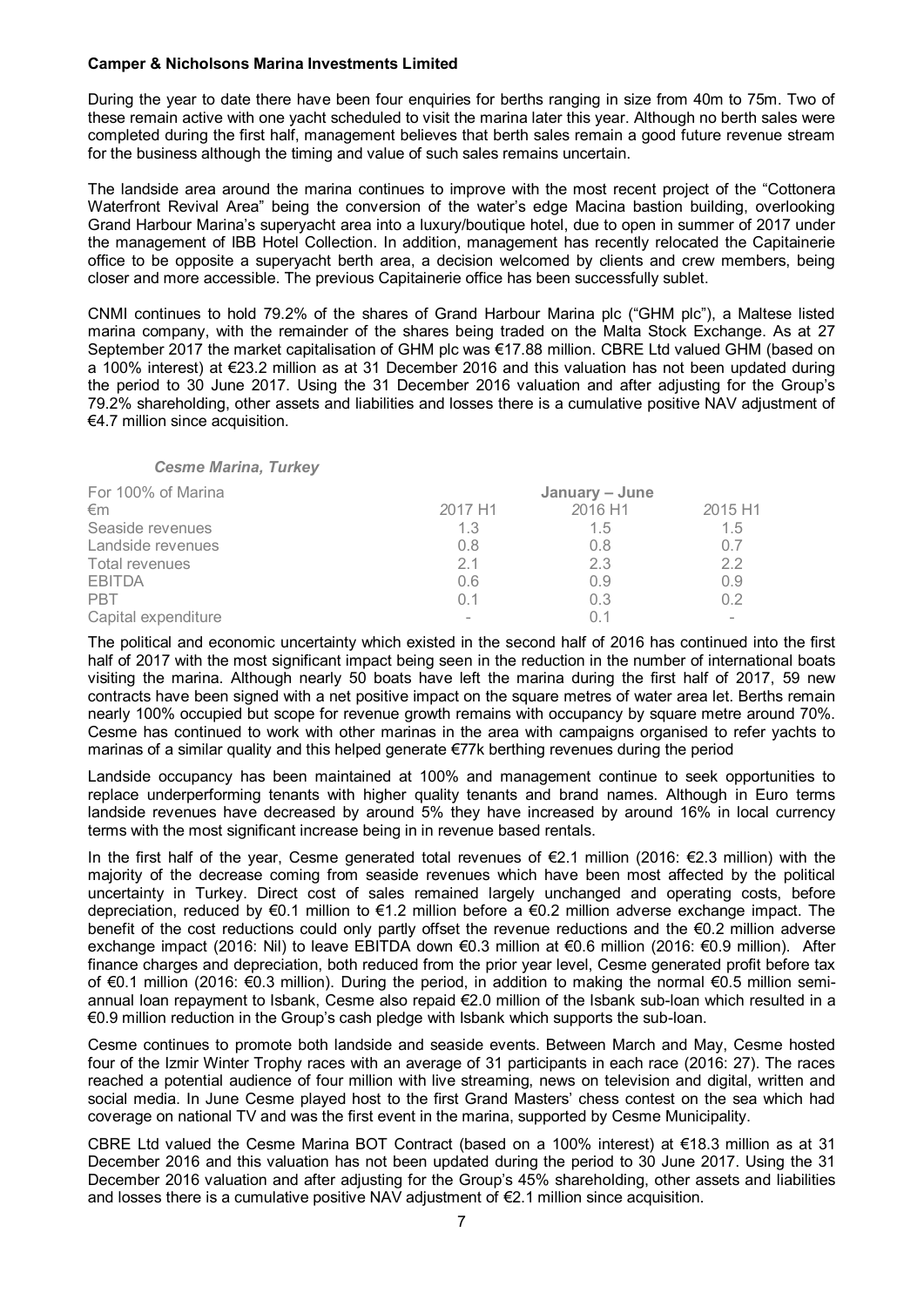Port Louis Marina, Grenada

|                           | January - June |         |         |  |
|---------------------------|----------------|---------|---------|--|
| €m                        | 2017 H1        | 2016 H1 | 2015 H1 |  |
| <b>Berth Sales</b>        | -              |         | -       |  |
| Marina operating revenues | 1 ()           | 0.9     | 1.1     |  |
| Total revenues            | 1.0            | 0.9     | 1.1     |  |
| <b>EBITDA</b>             | 0.2            | 0.1     | 0.2     |  |
| <b>PBT</b>                | (0.2)          | (0.2)   | (0.2)   |  |
| Capital expenditure       | ი 1            |         |         |  |

Revenues at Port Louis Marina increased by €0.1 million to €1.0 million (2016: €0.9 million) but still did not reach the high level achieved in 2015. The increase in revenues was supported by both an increase in revenues in local currency and a 4% improvement in the average exchange rate. Seaside utility revenues decreased from the 2016 level but this was more than offset by the improved berthing revenues. Annual and visitor revenues were similar to last year but seasonal revenues increased significantly with the benefit of a 10 week stay by an 82m superyacht. The crew praised the marina and facilities and wish to return next year if their schedule allows. Management reported that 567 different boats visited the marina during the first half of the year of which 75 were superyachts with an average stay of just over 10 nights. Landside revenues increased a little from 2016 with improvements in both rental and utility revenues.

Cost of sales was maintained at the 2016 level and with a small reduction in operating costs, excluding depreciation, EBITDA increased by €0.1 million to €0.2 million (2016: €0.1 million), the same level as achieved in 2015. After depreciation and net finance costs which have increased with the higher rate on the Scotia Bank loan and the change in exchange rate, the loss before tax was maintained at €0.2 million (2016: €0.2 million).

Port Louis Marina has again hosted the World Arc Rally with 16 boats visiting. After changing location for 2017, Royal Ocean Racing Club has been in discussion for the Transatlantic Race to return to Port Louis for 3 years.

CBRE Ltd valued the Port Louis Marina and reclaimed land for development at US\$19.75 million (€18.7 million) at 31 December 2016 and this valuation has not been updated during the period to 30 June 2017. Using the 31 December 2016 valuation adjusted by US\$1.5 million for the estimated value of the unused seabed which CBRE did not include in their valuation and after adjusting for other assets and liabilities, losses and exchange impacts there is a cumulative positive NAV adjustment of €0.2 million.

|                                                       |       | January - June |       |
|-------------------------------------------------------|-------|----------------|-------|
| €m                                                    | 2017  | 2016           | 2015  |
| External revenues - fees                              | 0.4   | 0.8            | 0.6   |
| External revenues -<br>recharged costs                |       | 0.1            | 0.9   |
| <b>Revenues from Owned</b><br>marinas                 | 0.4   | 0.4            | 0.4   |
| Revenues from Parent<br>Company                       | 0.2   | 0.2            | 0.2   |
| Total revenues                                        | 1.0   | 1.5            | 2.1   |
| Cost of Sales                                         | (0.3) | (0.3)          | (1.2) |
| <b>Third Party Business</b><br>operating costs        | (0.7) | (1.0)          | (0.9) |
| Bad debt write-back /<br>(provisions)                 | 0.1   | (0.2)          |       |
| <b>Third Party Business</b><br>operating costs - CNFE | (0.2) | (0.2)          | (0.2) |
| <b>EBITDA</b>                                         | (0.1) | (0.2)          | (0.2) |

Third Party Marina Service and Consultancy Agreements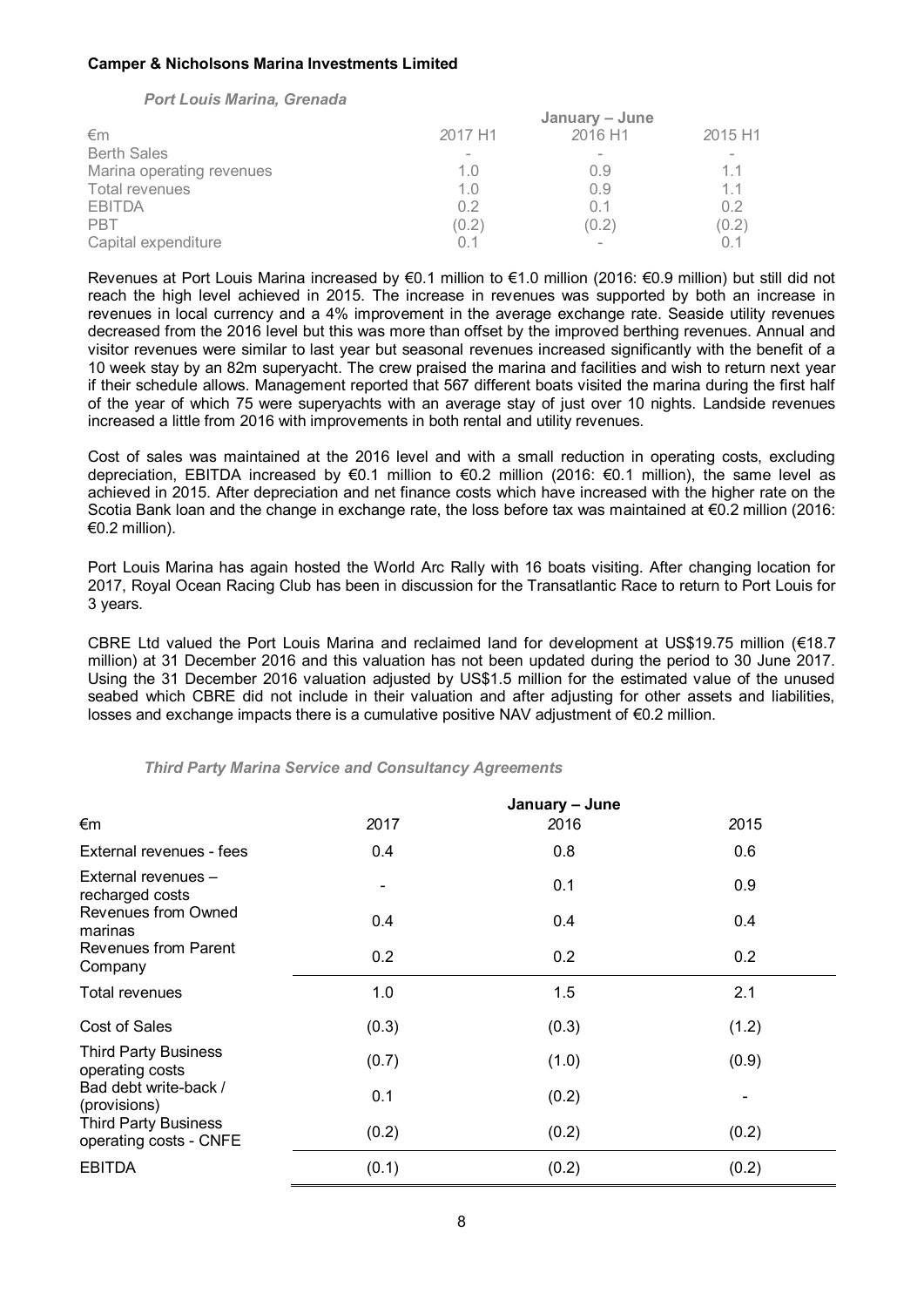The above figures include the Group's share (50%) of the results of Camper & Nicholsons First Eastern, our Asia Pacific joint venture with First Eastern although as explained previously, under the IFRS11 accounting standard, the detailed revenues and costs of the joint venture are not shown in the Statement of Comprehensive Income as they are included as part of a total share of profits and losses of equityaccounted investees, net of tax. The Group's share of CNFE's result in the current period was a  $\epsilon$ 0.1 million loss (2016: €0.2 million loss). Further information on the Group's share of the results of CNFE is provided in Note 13 to the Financial Statements.

Total revenues in the period reduced by €0.5 million to €1.0 million (2016: €1.5 million) with the €0.4 million reduction in external fee revenues being shared almost equally between CNFE and the Rest of the World. Whilst the number and quality of enquiries remains high, funding issues and economic uncertainty in some regions continue to cause delays in commencement of work. Successful completion of the refurbishment of St Katharine Docks in London resulted in this becoming a management and branding contract with effect from February 2017.

Although gross profit reduced by €0.5 million, reflecting the reduction in revenues, EBITDA improved by €0.1 million to a loss of €0.1 million with a reduction of normal operating costs, partly due to the impact of the Sterling : Euro exchange rate on the businesses Sterling cost base and a €0.1 million write back of a CNFE bad debt provision as compared with €0.2 million bad debt provisions made in 2016.

#### Financial Overview

The IFRS 11 Accounting Standard requires the results of the joint ventures, IC Cesme Marina and Camper & Nicholsons First Eastern to be included in a single line, share of profits and losses of equity-accounted investees, net of tax, in the Statement of Comprehensive Income. Their results are therefore excluded from the detailed lines of the Statement of Comprehensive Income.

Sales of €3.5 million (2016: €3.9 million) during the period, reflected a maintained level of revenues at the marinas with a €0.3million decrease in our third party marina services and consultancy business resulting from continued delays on some third party projects. After direct cost of sales of €0.6 million (2016: €0.6 million) and operating expenses, excluding depreciation but including €0.1 million exchange costs, of €2.5 million (2016: €2.7 million which included €0.1 million bad debt provision), the Group generated EBITDA of €0.4 million (2016: €0.5 million). After deducting depreciation of €0.4 million and net interest expenditure of €0.5 million and including the Group's €0.1 million share of the net losses of the equity accounted investees, the loss before tax was €0.6 million (2016: €0.4 million loss) with an after tax figure of €0.7 million (2016: €0.6 million). The loss per share to CNMI shareholders was 0.45c (2016: loss per share of 0.36c).

The consolidated Statement of Financial Position at 30 June 2017 comprised the assets and liabilities of the Company, Grand Harbour Marina plc, Camper & Nicholsons Caribbean Holdings Ltd and Camper & Nicholsons Marinas International Limited and the Group's share of the net assets of IC Cesme and Camper & Nicholsons First Eastern. The non-current assets of €38.8 million (Dec 2016: €43.4 million) comprised the tangible fixed assets employed in the marina businesses, the goodwill arising on the acquisitions and the €3.1 million pledged cash deposit relating to Cesme. Current assets included the Company's cash deposits of €0.07 million, held mainly in current and overnight accounts, GHM's cash balances of €1.7 million, €1.9 million held in a trust fund for the repayment of the unsecured 7% Bond and the other cash balances and trade and other debtors of the majority owned businesses. As at 30 June 2017, the Group had total cash balances of €2.0 million available for use in the business which excludes the €3.1 million pledged cash deposit and the €1.9 million held in a trust fund, both referred to above.

Current liabilities included the GHM Bond which became current when an announcement was made in June that the Bond would be bought back and replaced with a new Bond issue. Other current liabilities were mainly trade related, together with the current portion of long-term debt at Port Louis. The non-current liabilities comprised the balance of the long term debt at Port Louis.

At 30 June 2017, the Group's net assets on an IFRS basis, amounted to €24.4 million (Dec 2016: €26.0 million). Of this amount, €0.5 million was attributable to the minority shareholders in GHM with €23.8 million (Dec 2016: €25.5 million) attributable to the Company, which equated to 14.4c (Dec 2016: 15.4c) per share on both a basic and diluted basis.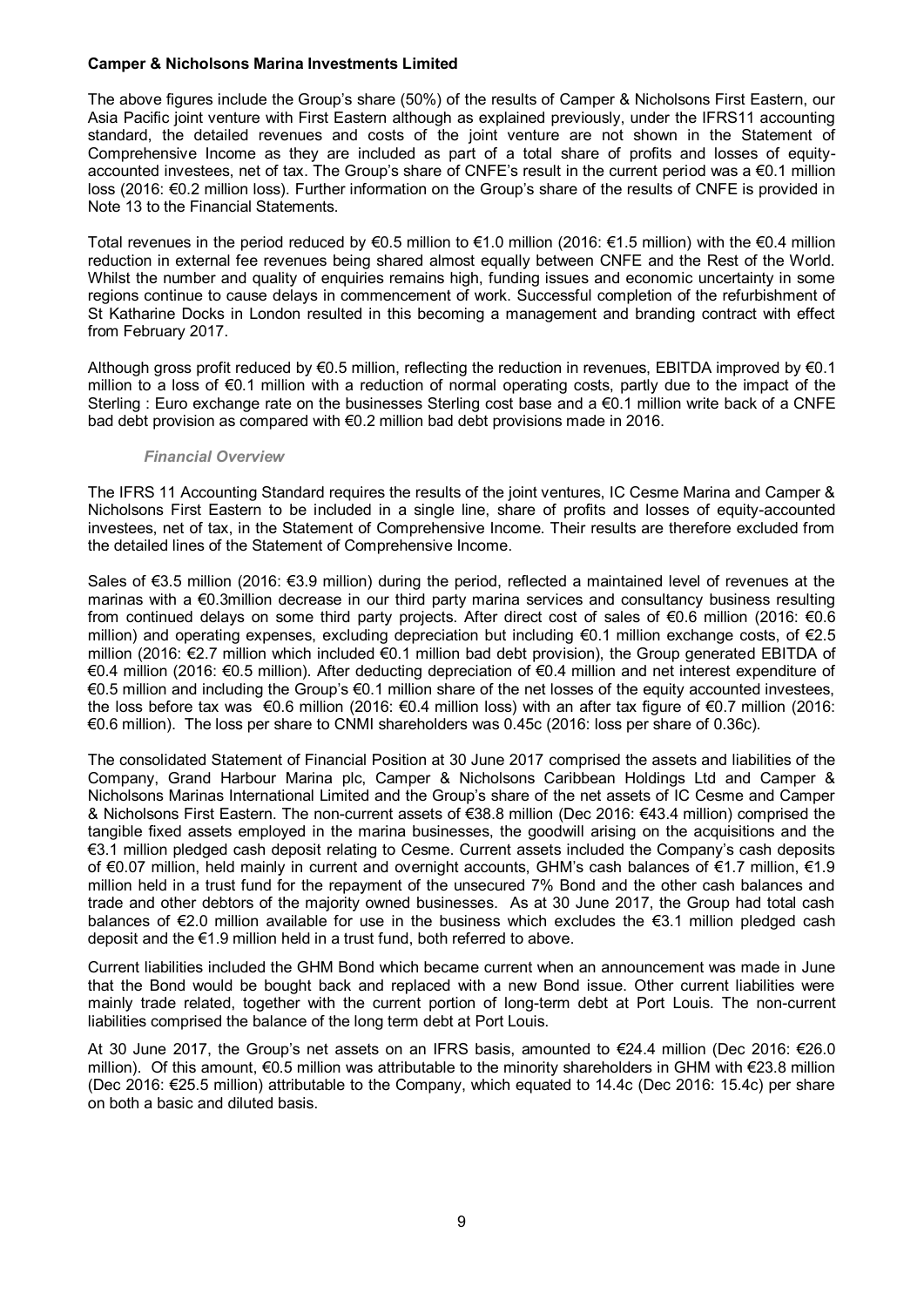#### Net Asset Value and Property Valuation

In accordance with our statutory accounting policies, which conform to the requirements of International Financial Reporting Standards (IFRS), the statutory NAV of the Group on a basic and diluted basis as at 30 June 2017 of 14.4c per share (Dec 2016: 15.4c per share) does not reflect any revaluation of the Company's investments in subsidiaries and joint ventures, such investments being consolidated in the balance sheet at the book value of the Group's share of net assets.

However, in accordance with the Group's stated valuation policy, CBRE Limited prepares valuations of Cesme Marina, Turkey, Grand Harbour Marina, Malta and Port Louis Marina, Grenada on an annual basis. The basis on which these valuations are completed, is explained in the Note at the end of this report. CBRE Ltd's valuations of Cesme, Grand Harbour Marina and Port Louis Marina, completed at 31 December 2016 in accordance with RICS Appraisal and Valuation Standards, were €18.3 million, €23.2 million and US\$19.75 million respectively. Using those valuations and adjusting for debt and other liabilities, and the estimated value of the unused seabed at Port Louis, and taking into account the Company's shareholding in Grand Harbour Marina of 79.2%, results in a cumulative NAV increase of €7.0 million (December 2016: €6.7 million) equating to an adjusted NAV per share on both a basic and a diluted basis of 18.6c per share.

The Company holds certain investments, which are accounted for and valued in currencies other than Euros. In keeping with its stated policies, it is not intended to hedge the exchange rate risk but, where possible, the Company's investments and related borrowings will be in matched currencies.

#### Camper & Nicholsons Marina Investments Ltd

The NAV, and reconciliation to Adjusted NAV, are summarized in the table below.

|                                                | Total<br>$(\epsilon m)$ | Per share #<br>(c) |
|------------------------------------------------|-------------------------|--------------------|
| NAV (IFRS)                                     | 23.8                    | 14.4               |
| Grand Harbour Marina – cumulative value uplift | 4.7                     | 2.8                |
| Cesme Marina, Turkey – cumulative value uplift | 2.1                     | 1.3                |
| Port Louis Marina – cumulative value uplift    | 0.2                     | 0.1                |
| NAV (Adjusted)                                 | 30.8                    | 18.6               |

# Basic and diluted per share figures are the same as no options were in issue at the reporting date

## Note concerning Property Valuations

External valuations of the Group's owned marinas are prepared annually to coincide with the Group's full year results. CBRE Ltd, the Company's property valuer, prepared valuations for Grand Harbour Marina, Malta, Cesme Marina Turkey and Port Louis Marina, Grenada at 31 December 2016. Further information is set out below.

#### Grand Harbour Marina, Malta

The property was initially valued as at 11 June 2007 in accordance with Royal Institution of Chartered Surveyors Appraisal and Valuation Standards Fifth Edition (Red Book) in the sum of €23.2 million. The property was valued as a fully operational business entity with reference to trading potential. The property is occupied by way of a sub-Emphyteusis agreement granted June 1999 expiring in 2098. The property was valued again in accordance with the RICS Valuation – Professional Standards January 2014 ("the Standards") at 31 December 2016 in the sum of €23.2 million. We are in receipt of a valuation report as at 31 December 2016.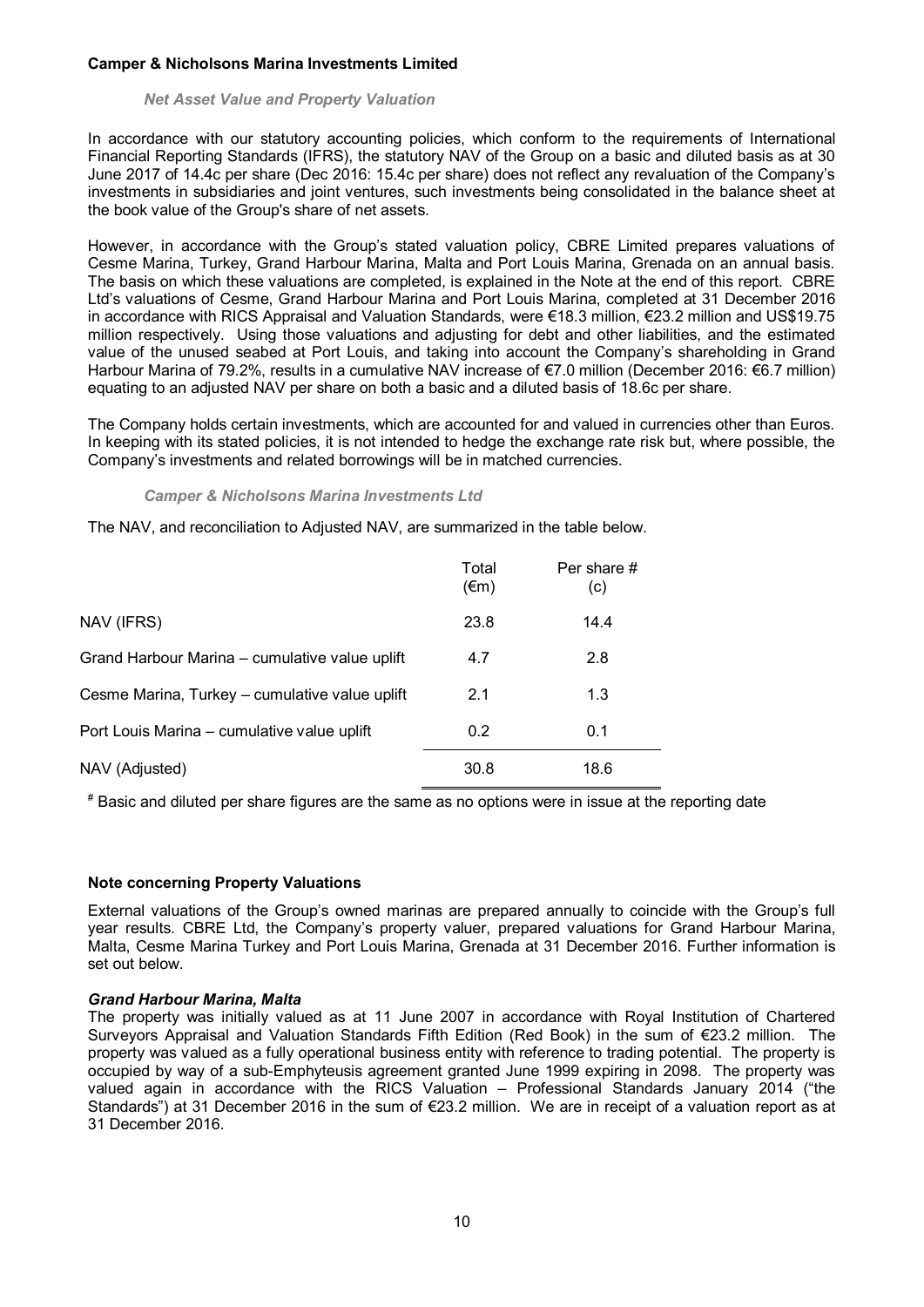## Cesme Marina, Turkey

The property was initially valued as at 20 April 2007 in accordance with Royal Institution of Chartered Surveyors Appraisal and Valuation Standards, Fifth Edition (Red Book) in the sum of €4.1 million. The property was valued as a fully operational business entity with reference to trading potential. The property is occupied by way of a Build Operate and Transfer agreement expiring after 25 years. On expiry, all interest in the Marina, its fixtures and fittings will revert to the Turkish Government, free of consideration or compensation. The property was valued again in accordance with the RICS Valuation – Professional Standards January 2014 ("the Standards") at 31 December 2016 in the sum of €18.3 million. We are in receipt of a valuation report as at 31 December 2016.

## Port Louis Marina, Grenada

The property was initially valued as at 6 December 2007 in accordance with Royal Institution of Chartered Surveyors Appraisal and Valuation Standards Fifth Edition (Red Book) in the sum of US\$27.3 million (€18.7 million). The property and reclaimed land for development was valued in its then current state with reference to trading potential. The property is occupied by way of a 99 year lease from the Government of Grenada which expires in 2105 but is renewable at that time for a further 99 years. The property was valued again in accordance with the RICS Valuation – Professional Standards January 2014 ("the Standards") at 31 December 2016 in the sum of US\$19.75 million (€18.7 million). We are in receipt of a valuation report as at 31 December 2016. As explained in Note14 of the Consolidated Financial Statements for the year ended 31 December 2016, the CBRE valuation at that date was around 9% below the then book value. The Directors having given careful consideration to the economic climate and global uncertainties concluded that the value of Port Louis Marina might not return to book value in the near term and decided that an impairment charge of US\$1.1 million (€1.0 million) should be made in the financial statements for the year ended 31 December 2016. No further impairment charge is considered necessary in the current period.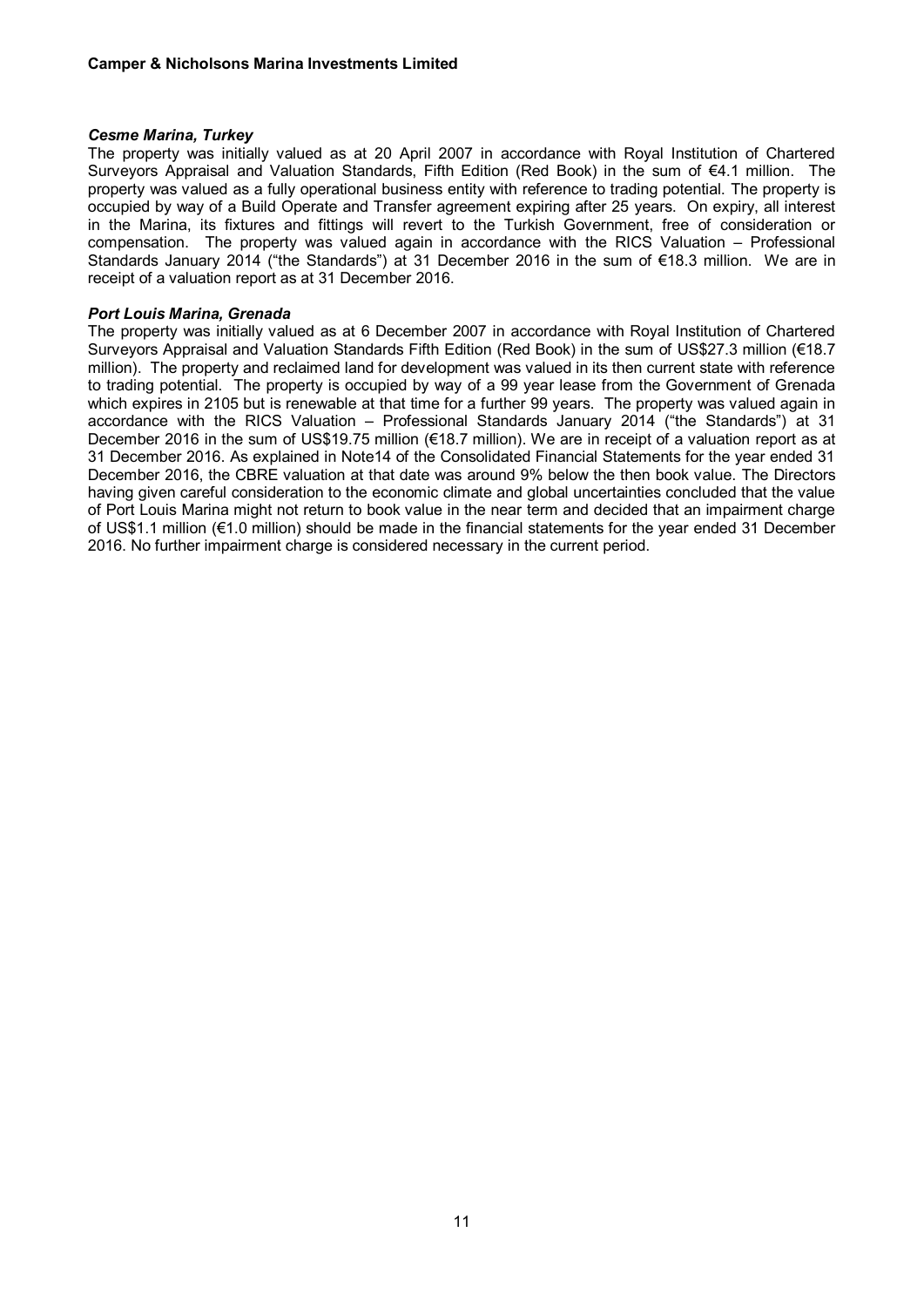## General Information

# Directors:

Sir Christopher Lewinton (Chairman) Martin Bralsford Victor Chu Elizabeth Kan Roger Lewis Clive Whiley

# Company Secretary:

Shaftesbury Limited

# Registered office:

Bordage House Le Bordage St Peter Port Guernsey GY1 1BU

# Guernsey based Administrator

Fort Management Services Limited Bordage House Le Bordage St Peter Port Guernsey GY1 1BU

# Legal Advisors United Kingdom:

Stephenson Harwood 1 Finsbury Circus London EC2M 7SH

## Legal Advisors Guernsey:

Carey Olsen Carey House Les Banques St. Peter Port **Guernsey** GY1 4BZ

# Auditor:

KPMG Channel Islands Limited **Glategny Court** Glategny Esplanade St. Peter Port **Guernsey** GY1 1WR

## Bankers:

HSBC Bank plc PO Box 31 St Peter Port **Guernsey** GY1 3AT

Barclays Private Clients International Le Marchant House Le Truchot St. Peter Port Guernsey GY1 3BE

Turkiye Is Bankasi London Branch 8 Prince's Street London EC2R 8HL

The Bank of Nova Scotia Halifax Street PO Box 194 St. George's Grenada

# Nominated Advisor:

finnCap 60 New Broad Street London EC2M 1JJ

The Directors are responsible for the maintenance and integrity of the corporate and financial information included on the Company's website, and for the preparation and dissemination of financial statements. . Legislation in Guernsey governing the preparation and dissemination of financial statements may differ from legislation in other jurisdictions.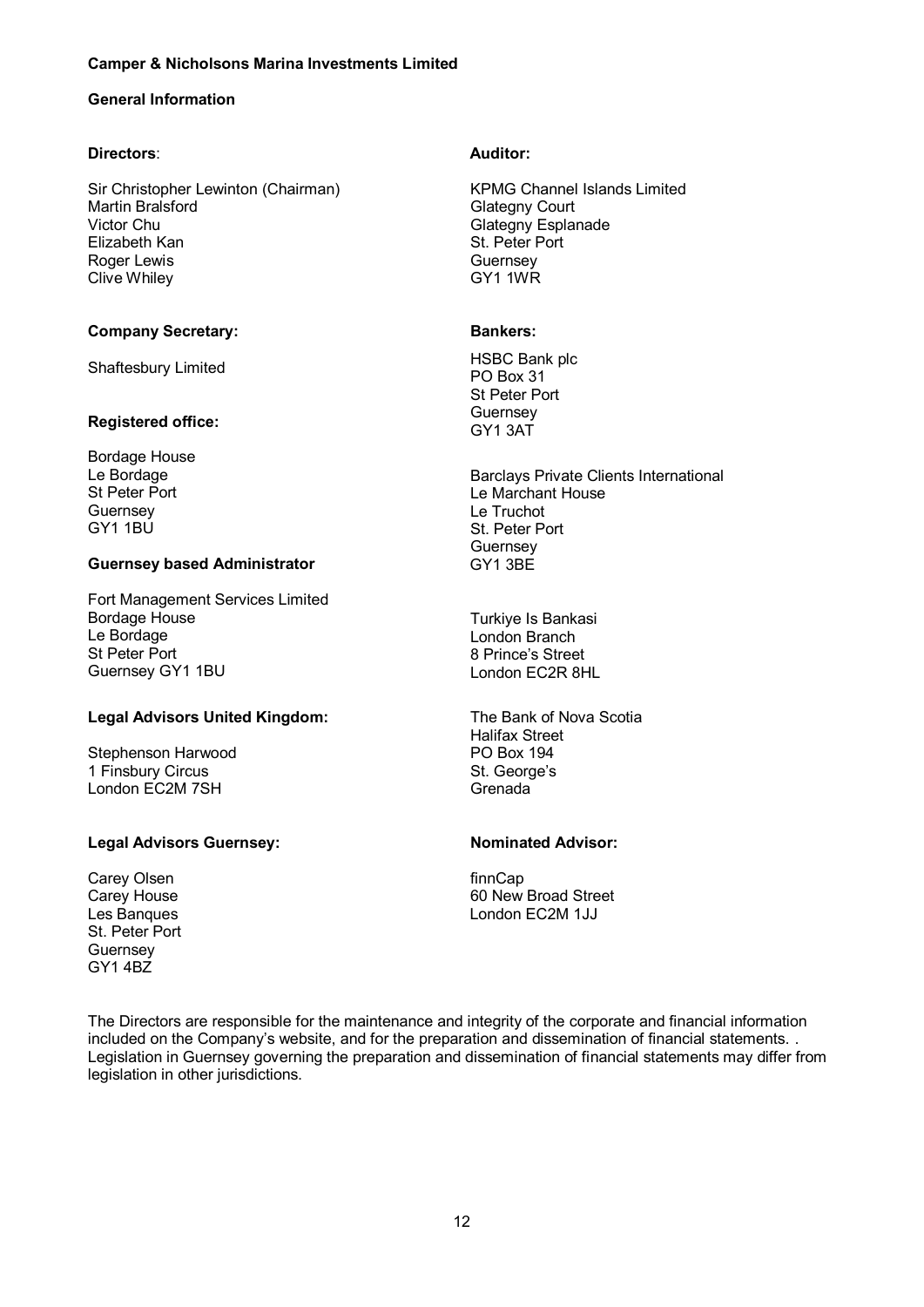## Independent Review Report to Camper & Nicholsons Marina Investments Limited

### Conclusion

We have been engaged by Camper & Nicholsons Marina Investments Limited (the "Company") to review the condensed set of financial statements in the half-yearly financial report for the six months ended 30 June 2017 of the Company and its subsidiaries (together the "Group") which comprises the Unaudited Condensed Consolidated Statement of Comprehensive Income, Unaudited Condensed Consolidated Statement of Changes in Equity, Unaudited Condensed Consolidated Statement of Financial Position, Unaudited Condensed Consolidated Statement of Cash Flows and the related explanatory notes.

Based on our review, nothing has come to our attention that causes us to believe that the condensed set of financial statements in the half-yearly financial report for the six months ended 30 June 2017 is not prepared, in all material respects, in accordance with IAS 34 Interim Financial Reporting ("IAS 34") as issued by the IASB and the AIM Rules.

## Scope of Review

We conducted our review in accordance with International Standard on Review Engagements (UK and Ireland) 2410 Review of Interim Financial Information Performed by the Independent Auditor of the Entity issued by the Auditing Practices Board for use in the UK. A review of interim financial information consists of making enquiries, primarily of persons responsible for financial and accounting matters, and applying analytical and other review procedures. We read the other information contained in the half-yearly financial report and consider whether it contains any apparent misstatements or material inconsistencies with the information in the condensed set of financial statements.

A review is substantially less in scope than an audit conducted in accordance with International Standards on Auditing (UK) and consequently does not enable us to obtain assurance that we would become aware of all significant matters that might be identified in an audit. Accordingly, we do not express an audit opinion.

#### Directors' responsibilities

The half-yearly financial report is the responsibility of, and has been approved by, the directors. The directors are responsible for preparing the half-yearly financial report in accordance with the AIM Rules.

As disclosed in note 2, annual financial statements of the Group are prepared in accordance with International Financial Reporting Standards. The directors are responsible for preparing the condensed set of financial statements included in the half-yearly financial report in accordance with IAS 34.

## Our responsibility

Our responsibility is to express to the Company a conclusion on the condensed set of financial statements in the half-yearly financial report based on our review.

## The purpose of our review work and to whom we owe our responsibilities

This report is made solely to the Company in accordance with the terms of our engagement. Our review has been undertaken so that we might state to the Company those matters we are required to state to it in this report and for no other purpose. To the fullest extent permitted by law, we do not accept or assume responsibility to anyone other than the Company for our review work, for this report, or for the conclusions we have reached.

KPMG Channel Islands Limited Chartered Accountants, Guernsey 27 September 2017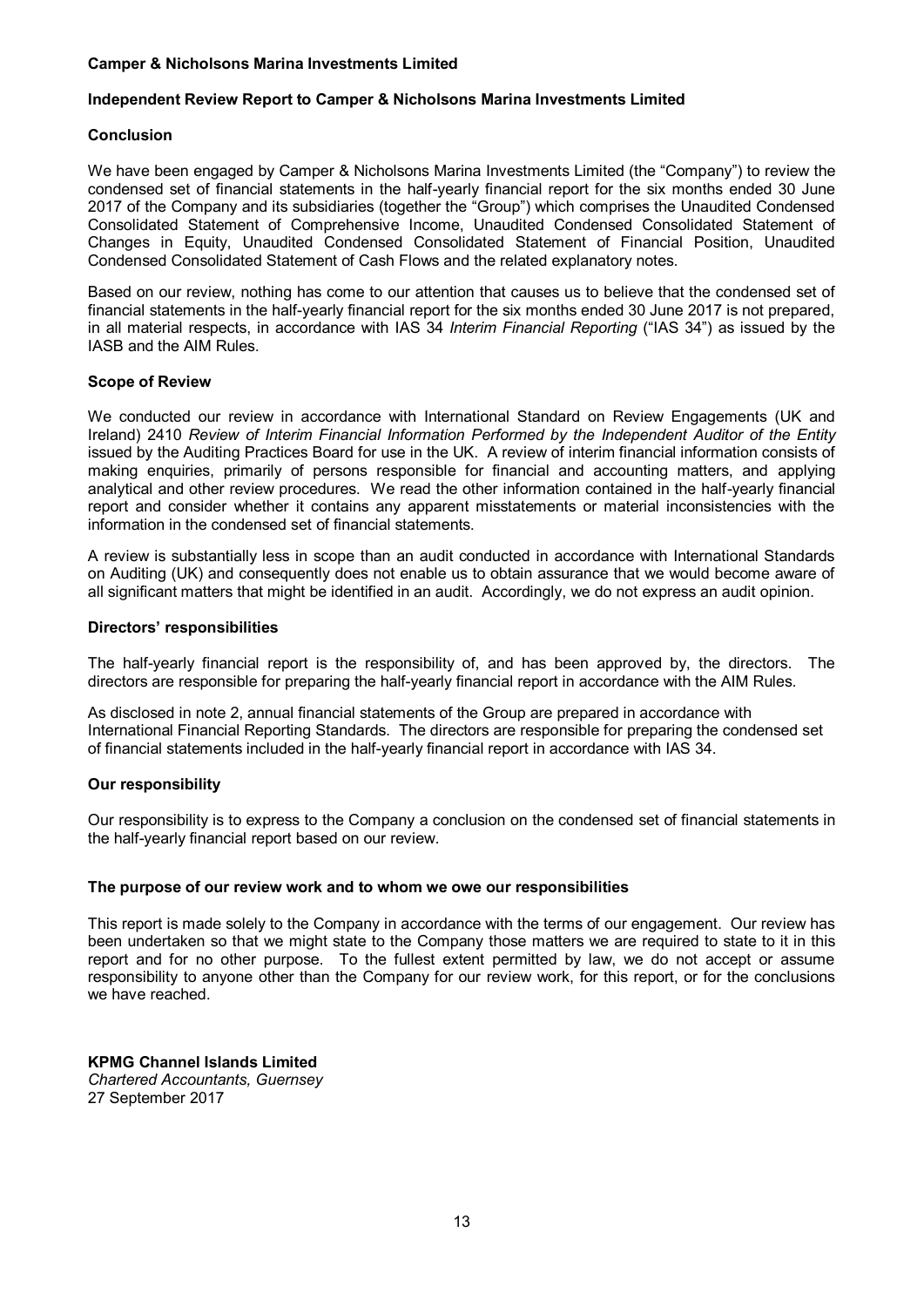### Camper & Nicholsons Marina Investments Limited Unaudited Condensed Consolidated Statement of Comprehensive Income For the six months ended 30 June 2017

|                                                                                                                                                           |    | 30-Jun-2017 | 30-Jun-2016 |
|-----------------------------------------------------------------------------------------------------------------------------------------------------------|----|-------------|-------------|
|                                                                                                                                                           |    | €000        | €000        |
| Marina operating activities                                                                                                                               |    | 3,009       | 3,030       |
| Marina consultancy fees                                                                                                                                   |    | 539         | 854         |
| <b>Revenue</b>                                                                                                                                            |    | 3,548       | 3,884       |
| Cost of sales                                                                                                                                             |    | (605)       | (642)       |
| <b>Gross Profit</b>                                                                                                                                       |    | 2,943       | 3,242       |
| <b>Operating Expenses</b>                                                                                                                                 | 6  | (2,956)     | (3, 139)    |
| <b>Operating profit</b>                                                                                                                                   |    | (13)        | 103         |
| Finance income                                                                                                                                            |    | 21          | 23          |
| Finance expense                                                                                                                                           |    | (496)       | (480)       |
|                                                                                                                                                           |    | (475)       | (457        |
| Share of losses of equity-accounted investees, net of tax                                                                                                 | 13 | (110)       | (41)        |
| Loss before tax                                                                                                                                           |    | (598)       | (395)       |
| Taxation                                                                                                                                                  | 9  | (150)       | (164)       |
| Loss for the period from continuing activities                                                                                                            |    | (748)       | (559)       |
| Other comprehensive income<br>Items that are or may be reclassified subsequently to profit or loss:<br>Foreign currency translation differences - foreign |    |             |             |
| operations                                                                                                                                                |    | (936)       | (333)       |
| Other comprehensive income for the period                                                                                                                 |    | (936)       | (333)       |
| Total comprehensive (loss)/profit for the period                                                                                                          |    | (1,684)     | (892)       |
| Loss attributable to:                                                                                                                                     |    |             |             |
| Equity shareholders                                                                                                                                       |    | (765)       | (599)       |
| Non-controlling interest                                                                                                                                  |    | 17          | 40          |
| Loss for the period                                                                                                                                       |    | (748)       | (559)       |
| Total comprehensive (loss)/profit attributable to:                                                                                                        |    |             |             |
| Equity shareholders                                                                                                                                       |    | (1,701)     | (932)       |
| Non-controlling interest                                                                                                                                  |    | 17          | 40          |
| Total comprehensive (loss)/profit for the period                                                                                                          |    | (1,684)     | (892)       |
| Loss per share (Euro cents)                                                                                                                               |    |             |             |
| Basic and diluted, attributable to equity shareholders                                                                                                    | 10 | (0.46)      | (0.36)      |

The accompanying notes on pages 18 to 32 form an integral part of these unaudited condensed consolidated interim financial statements.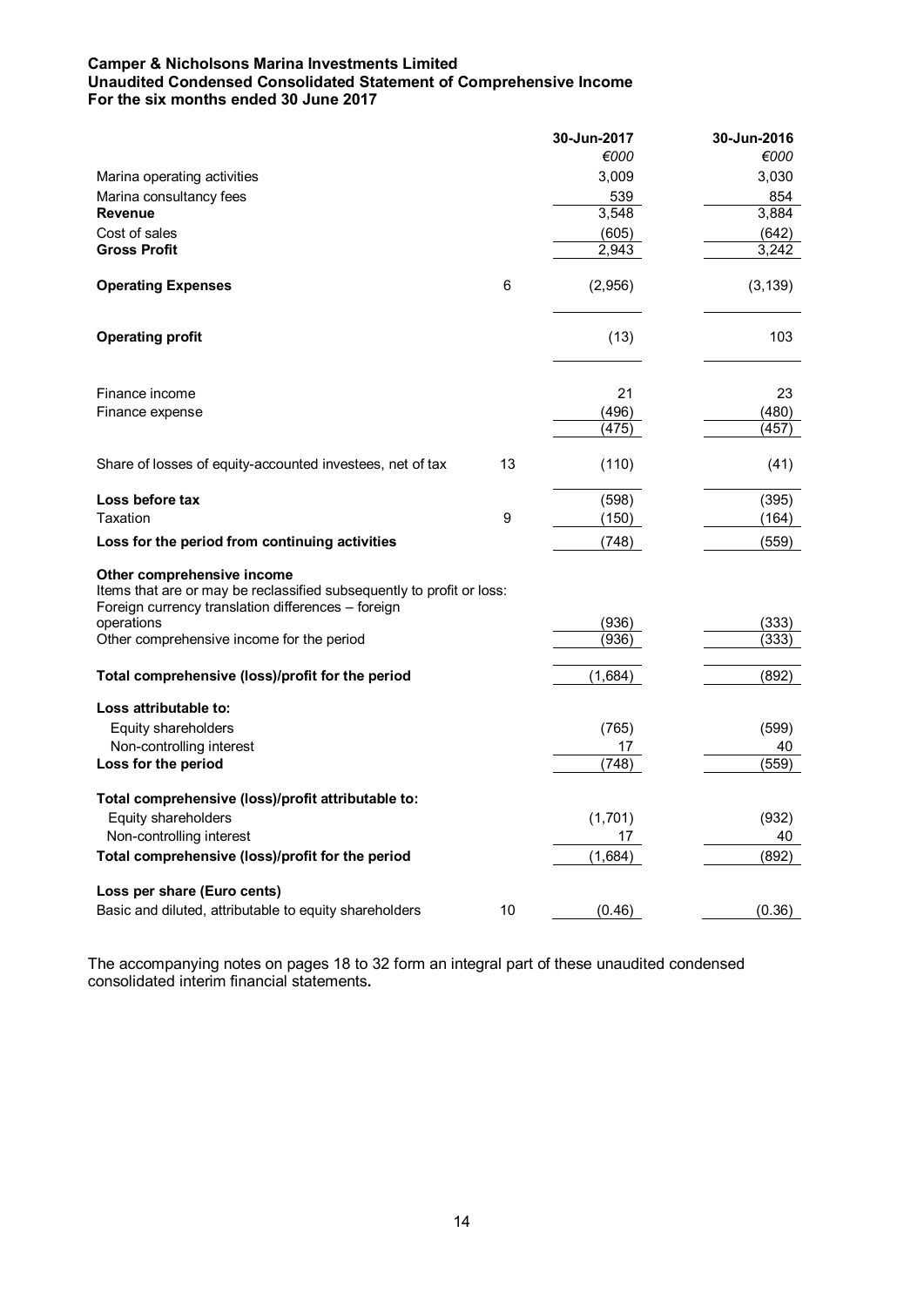#### Camper & Nicholsons Marina Investments Limited Unaudited Condensed Consolidated Statement of Changes in Equity For the six months ended 30 June 2017

|                                           | <b>Issued</b>   | Accumulated  | Foreign<br><b>Exchange</b> |               | Non-<br>controlling      |                             |
|-------------------------------------------|-----------------|--------------|----------------------------|---------------|--------------------------|-----------------------------|
|                                           | Capital<br>€000 | Loss<br>€000 | <b>Reserve</b><br>€000     | Total<br>€000 | <b>Interests</b><br>€000 | <b>Total Equity</b><br>€000 |
| 6 months ended 30 June 2016               |                 |              |                            |               |                          |                             |
| At 1 January 2016                         | 61,621          | (39, 323)    | 4,969                      | 27,267        | 550                      | 27,817                      |
| Total comprehensive income for the period |                 |              |                            |               |                          |                             |
| Profit / (loss) for the period            |                 | (599)        |                            | (599)         | 40                       | (559)                       |
| Other comprehensive income                |                 |              | (333)                      | (333)         |                          | (333)                       |
| Total comprehensive income                |                 | (599)        | (333)                      | (932)         | 40                       | (892)                       |
| At 30 June 2016                           | 61,621          | (39, 922)    | 4,636                      | 26,335        | 590                      | 26,925                      |
| 6 Months Ended 30 June 2017               |                 |              |                            |               |                          |                             |
| At 1 January 2017                         | 61,621          | (41, 523)    | 5,413                      | 25,511        | 528                      | 26,039                      |
| Total comprehensive income for the period |                 |              |                            |               |                          |                             |
| Profit / (loss) for the period            |                 | (765)        |                            | (765)         | 17                       | (748)                       |
| Other comprehensive income                |                 |              | (936)                      | (936)         |                          | (936)                       |
| Total comprehensive income                | ۰               | (765)        | (936)                      | (1,701)       | 17                       | (1,684)                     |
| At 30 June 2017                           | 61,621          | (42, 288)    | 4,477                      | 23,810        | 545                      | 24,355                      |

The accompanying notes on pages 18 to 32 form an integral part of these unaudited condensed consolidated interim financial statements.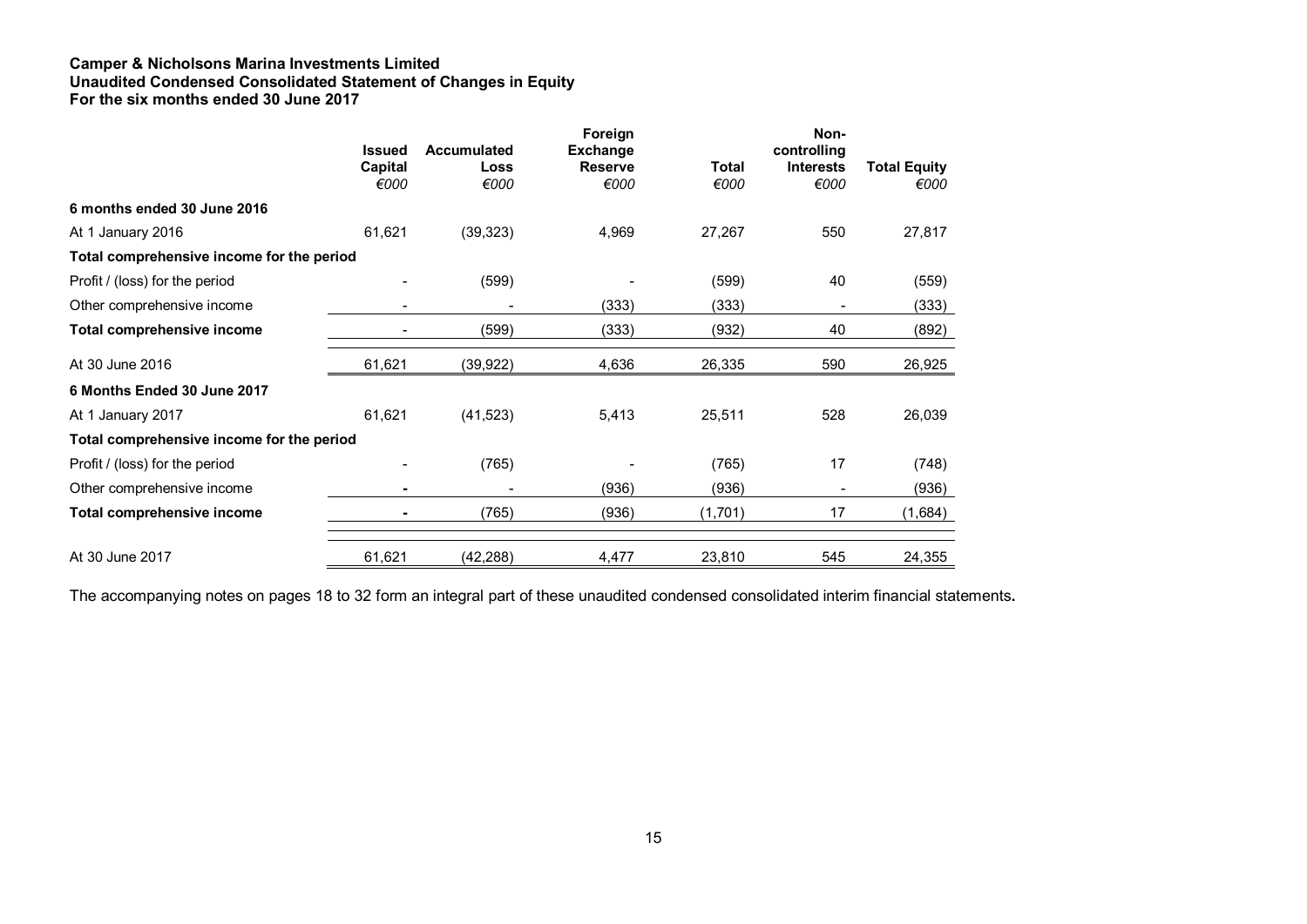### Camper & Nicholsons Marina Investments Limited Unaudited Condensed Consolidated Statement of Financial Position As at 30 June 2017

|                                                     | <b>Notes</b> | 30-Jun-2017 | 31-Dec-2016 |
|-----------------------------------------------------|--------------|-------------|-------------|
|                                                     |              | €000        | €000        |
| Non current assets                                  |              |             |             |
| Property, plant & equipment                         | 12           | 23,875      | 25,671      |
| Equity accounted investees                          | 13           | 1,197       | 1,188       |
| Assets held under Trust                             | 11           |             | 1,926       |
| Cash pledges                                        | 15           | 3,123       | 4,047       |
| Goodwill                                            |              | 10,604      | 10,604      |
|                                                     |              | 38,799      | 43,436      |
| <b>Current assets</b>                               |              |             |             |
| Assets held under Trust                             | 11           | 1,927       |             |
| Trade and other receivables                         |              | 1,987       | 1,847       |
| Cash and cash equivalents                           | 16           | 2,005       | 1,343       |
|                                                     |              | 5,919       | 3,190       |
| <b>TOTAL ASSETS</b>                                 |              | 44,718      | 46,626      |
| <b>Current Liabilities</b>                          |              |             |             |
| Trade and other payables                            |              | 3,587       | 3,349       |
| Interest bearing loans and borrowings repayable     |              |             |             |
| within one year                                     | 18           | 857         | 523         |
| Unsecured 7% Bond repayable within one year         | 17           | 10,833      |             |
|                                                     |              | 15,277      | 3,872       |
| TOTAL ASSETS LESS CURRENT LIABILITIES               |              | 29,441      | 42,754      |
| <b>Non current liabilities</b>                      |              |             |             |
| Interest bearing loan repayable after more than one |              |             |             |
| year                                                | 18           | 4,295       | 5,243       |
| Unsecured 7% Bond                                   | 17           |             | 10,810      |
| Other payables                                      |              | 161         | 180         |
| Deferred tax liability                              |              | 630         | 482         |
|                                                     |              | 5,086       | 16,715      |
| <b>NET ASSETS</b>                                   |              | 24,355      | 26,039      |
|                                                     |              |             |             |
| Equity attributable to equity shareholders          |              |             |             |
| Issued capital                                      |              | 61,621      | 61,621      |
| <b>Accumulated loss</b>                             |              | (42, 288)   | (41, 523)   |
| Foreign exchange reserve                            |              | 4,477       | 5,413       |
|                                                     |              | 23,810      | 25,511      |
| Non-controlling interest                            | 22           | 545         | 528         |
| <b>Total equity</b>                                 |              | 24,355      | 26,039      |
| Net Assets per share:                               |              |             |             |
| basic, attributable to ordinary equity shares       | 20           | 14.36c      | 15.39c      |
| diluted, attributable to ordinary equity shares     | 20           | 14.36c      | 15.39c      |
|                                                     |              |             |             |

The financial statements on pages 14 to 32 were approved and authorised for issue by the Board of Directors on 27 September 2017

Sir C Lewinton, Chairman

Martin Bralsford, Director

The accompanying notes on pages 18 to 32 form an integral part of these unaudited condensed consolidated interim financial statements.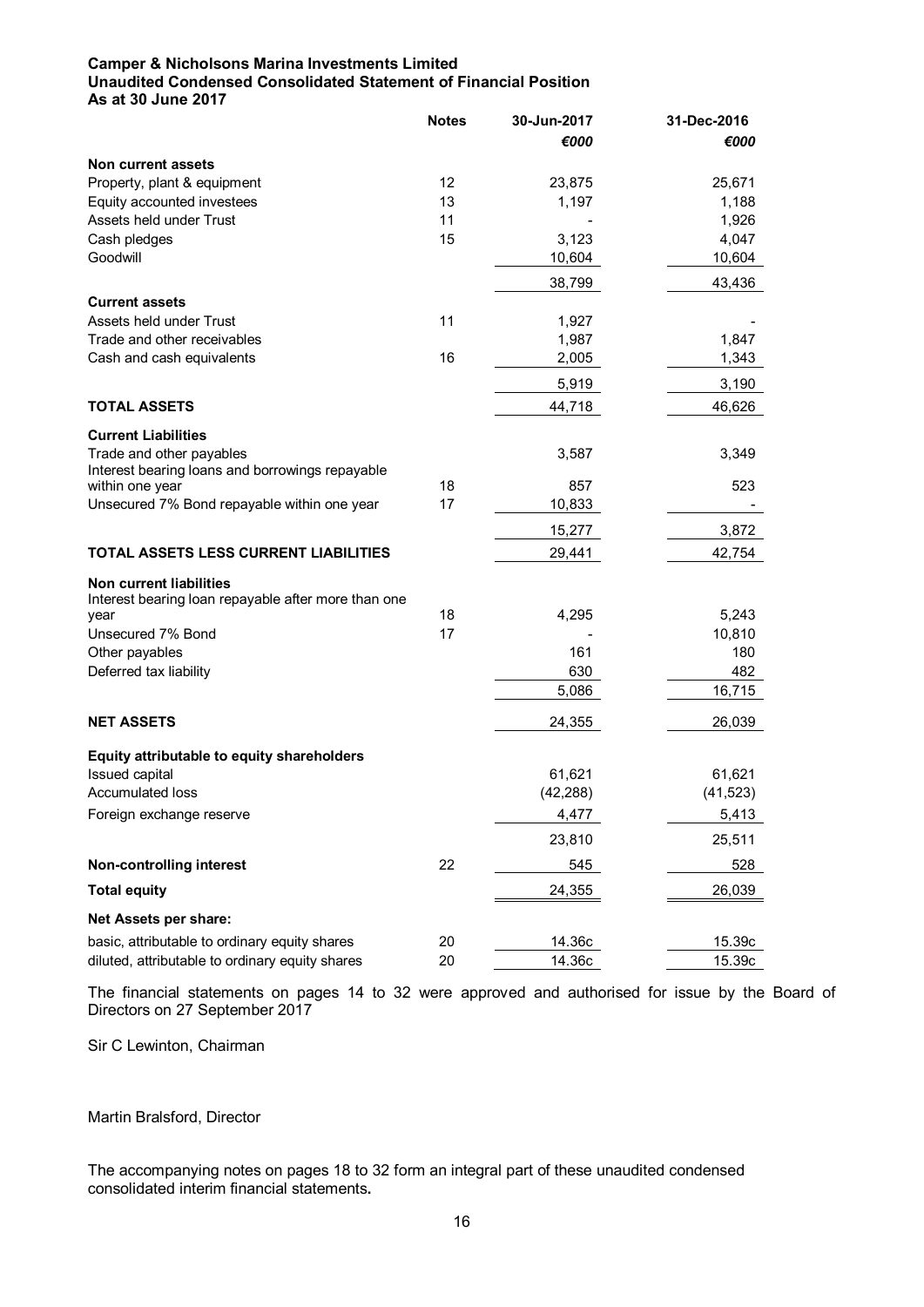### Camper & Nicholsons Marina Investments Limited Unaudited Condensed Consolidated Statement of Cash Flows For the six months ended 30 June 2017

|                                                         | 30-Jun-2017<br>€000 | 30-Jun-2016<br>€000 |
|---------------------------------------------------------|---------------------|---------------------|
| Cash flows from operating activities                    |                     |                     |
| Loss before taxation                                    | (598)               | (395)               |
| Adjusted for:                                           |                     |                     |
| Finance income                                          | (21)                | (23)                |
| Finance expense                                         | 496                 | 480                 |
| Depreciation                                            | 412                 | 414                 |
| Share of loss of equity accounted investees, net of tax | 110                 | 41                  |
| Unrealised foreign exchange loss                        | 7                   | 6                   |
|                                                         | 406                 | 523                 |
| Increase in receivables                                 | (176)               | (489)               |
| Increase in payables                                    | 344                 | 466                 |
| Income tax expense                                      | (2)                 |                     |
| Net cash flows from operating activities                | 572                 | 500                 |
| Cash flow from investing activities                     |                     |                     |
| Acquisition of property, plant & equipment              | (86)                | (26)                |
| Disposals of property, plant & equipment                | 8                   |                     |
| Short term investment in equity accounted investee      | (119)               | (157)               |
| Interest received                                       | 21                  | 23                  |
| Decrease / (Increase) in pledged cash                   | 924                 | (19)                |
| Net contribution to Trust                               | (1)                 |                     |
| Net cash flows from investing activities                | 747                 | (179)               |
| Cash flows from financing activities                    |                     |                     |
| Proceeds of borrowings                                  | 24                  | 26                  |
| Repayment of borrowings                                 | (175)               | (92)                |
| Interest paid                                           | (499)               | (483)               |
| Net cash flows from financing activities                | (650)               | (549)               |
|                                                         |                     |                     |
| Net increase/(decrease) in cash and cash equivalents    | 669                 | (228)               |
| Opening cash and cash equivalents                       | 1,343               | 3,029               |
| Effect of exchange rate fluctuations on cash held       | (7)                 | (6)                 |
| Closing cash and cash equivalents                       | 2,005               | 2,795               |

The accompanying notes on pages 18 to 32 form an integral part of these unaudited condensed consolidated interim financial statements.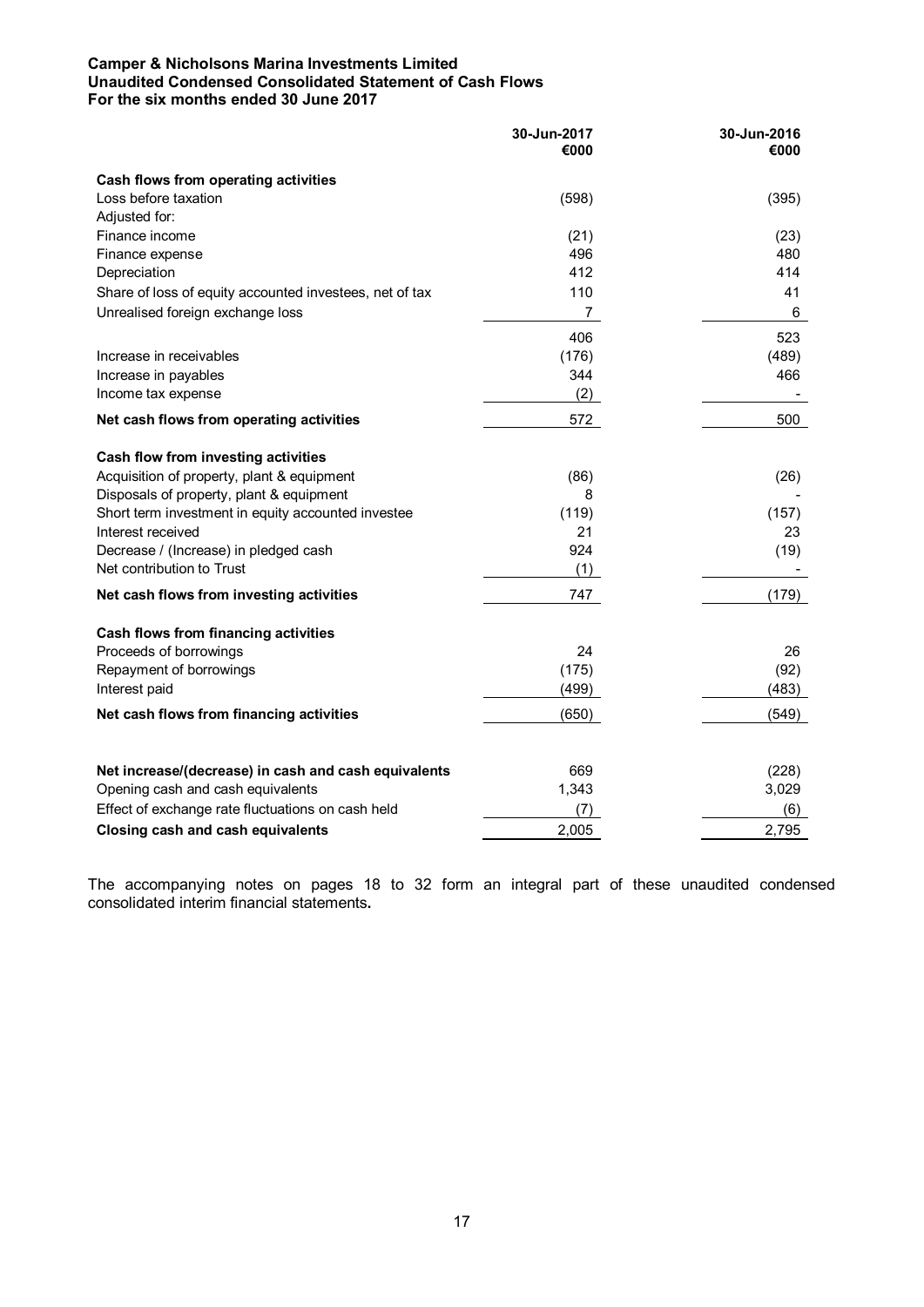## 1. Corporate Information

Camper & Nicholsons Marina Investments Limited (the "Company") is a limited liability company, incorporated and domiciled in Guernsey, whose shares are publicly traded on the AIM Market.

The principal activity of the Company, and its subsidiaries and joint ventures (together the "Group") is the acquisition, development, redevelopment and operation of an international portfolio of both new and existing marinas and related real estate primarily in the Mediterranean and the United States/Caribbean. The Group continues to develop its third party marina management and consulting business.

## 2. Basis of preparation

## (a) Statement of compliance

The Unaudited Condensed Consolidated Interim Financial Statements of the Group for the 6 months ended 30 June 2017 have been prepared in accordance with IAS 34: Interim Financial Reporting. Selected explanatory notes are included to explain events and transactions that are significant to an understanding of the changes in financial position and performance of the Group since the last annual consolidated financial statements as at and for the year ended 31 December 2016, which were prepared in accordance with International Financial Reporting Standards ("IFRS"). This unaudited condensed consolidated interim financial report does not include all of the information required for full financial statements and should be read in conjunction with the consolidated financial statements of the Group for the year ended 31 December 2016.

## (b) Going concern

The Group's business activities, together with the factors likely to affect its future development, performance and financial position are set out in the Business Review. The financial position of the Group, its cash balances and borrowings are set out in notes 16, 17 and 18 of the unaudited condensed consolidated interim financial statements. The Group's financial risk management objectives and policies remain unchanged from those set out in notes 29 and 30 of the Group's consolidated financial statements for the year ended 31 December 2016.

Having completed the £3.3 million fundraising (£3.2 million net of expenses) at the beginning of August this year the Board, having made the necessary enquiries, believes that the Group has adequate resources to continue trading for the foreseeable future and that it is appropriate to adopt the going concern basis in preparing these unaudited condensed consolidated financial statements.

At 30 June 2017, as can be seen in the consolidated statement of financial position, the Group had net current liabilities of €9.4 million. As explained in Note 17 the option to redeem its' outstanding 7% bonds was exercised in June by Grand Harbour Marina plc resulting in them being classified as current liabilities at the period end. Redemption was completed in August and was financed by the issue of €15 million of new 10 year bonds bearing an interest rate of 4.5%.

#### (c) Judgements and estimates

The preparation of interim financial statements requires management to make judgements, estimates and assumptions that affect the application of accounting policies and the reported amounts of assets and liabilities, income and expense. Actual results may differ from these estimates.

In preparing these Unaudited Condensed Consolidated Interim Financial Statements, the significant judgements made by management in applying the accounting policies to the Group and the key sources of estimation uncertainty were the same as those that applied to the consolidated financial statements as at and for the year ended 31 December 2016.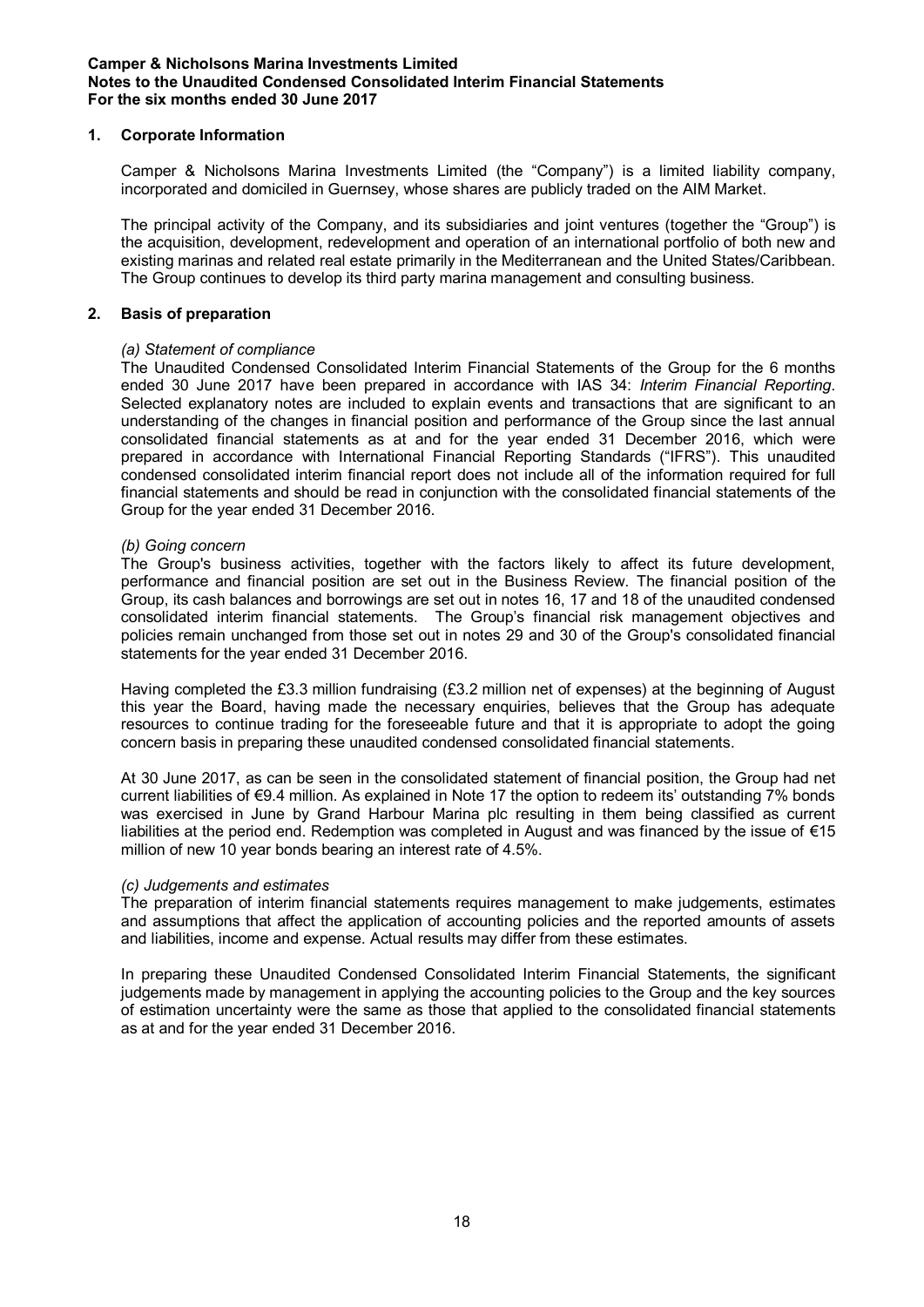### 3. Significant Accounting Policies

The accounting policies applied by the Group in the Unaudited Condensed Consolidated Interim Financial Statements are the same as those applied by the Group in its consolidated financial statements for the year ended 31 December 2016.

#### (a) Basis of consolidation

The treatments of the different entities within the Group in the consolidation are as follows:

Subsidiaries being entities controlled by the Group are fully consolidated from the date of acquisition, being the date on which the Group obtains control, and continue to be consolidated until the date that such control ceases.

Joint ventures are contractual arrangements in which the Group has joint control, whereby the Group has rights to the net assets of the arrangement, rather than rights to its assets and obligations for its liabilities. Joint ventures are considered to be equity accounted investees and the Group's interest in them is accounted for using the equity method. The unaudited condensed consolidated financial statements include the Group's share of the profit or loss and other comprehensive income of the equity accounted investees.

Non-controlling interest. This reflects the 20.83% minority interest in the Group's majority owned subsidiary, Grand Harbour Marina plc. Adjustments to non-controlling interests in the period are based on a proportionate amount of the net assets of the subsidiary.

Intra Group transactions. All intra-Group balances, transactions, income and expenses and profits and losses resulting from intra-Group transactions that are recognised in assets, are eliminated in full. As charges to equity accounted investees relate to services provided and are charged to profit and loss as incurred, there will not be any unrealised gains on such transactions.

#### (b) Measurement of fair values

When measuring the fair value of an asset or a liability, the Group uses market observable data as far as possible. Fair values are categorised into different levels in a fair value hierarchy as defined in IFRS 13.

#### (c) Standards issued but not yet effective

As reported in Note 4 of the Consolidated Financial Statements for the year ended 31 December 2016, the Group has been assessing the potential impact of 3 new Standards none of which are effective for annual reporting periods beginning on 1 January 2017 and none of which will be early adopted by the Group.

IFRS 9 (Financial Instruments) published in July 2014 and effective for annual reporting periods beginning on or after 1 January 2018. The Group's initial assessment is that there will be no material reporting changes as a result of adopting this new standard.

IFRS 15 (Revenue from Contracts with Customers) which is effective for annual reporting periods beginning on or after 1 January 2018. The Group's initial assessment is that there will be no material reporting changes as a result of adopting this new standard.

IFRS 16 (Leases) was published in January 2016 and is effective for annual reporting periods beginning on or after 1 January 2019. The Standard will result in the recognition of right-of-use assets and corresponding liabilities, on the basis of the discounted remaining future minimum lease payments. The Group is continuing to assess the potential impact of this Standard on the leases relating to the marinas at Grand Harbour and Port Louis.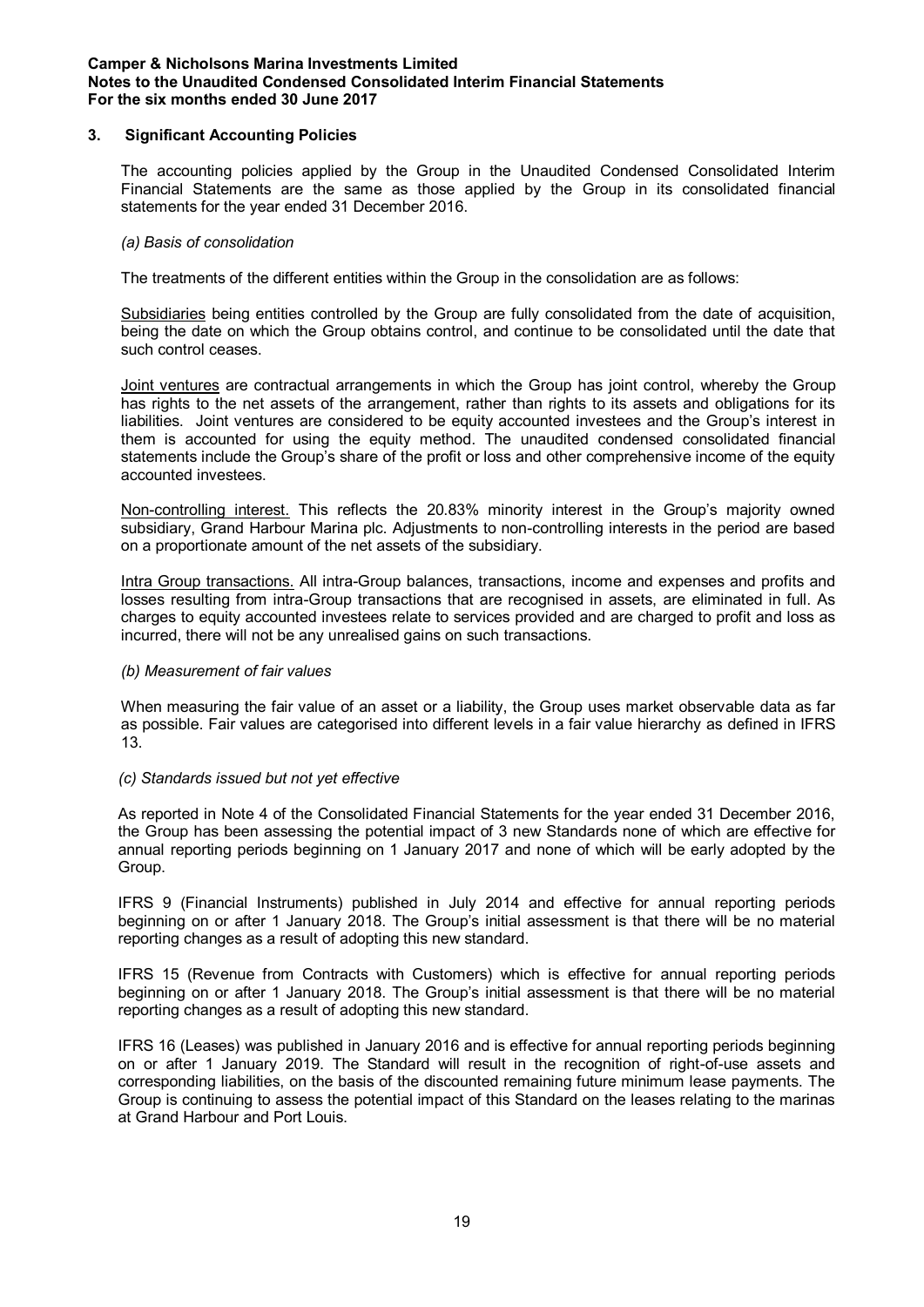## 4. Seasonality of operations

Marinas derive their income from several sources of which visitor berthing and related income will produce greater revenues during the summer months and while these seasonally-affected sources are generally relatively small in relation to the overall level of sales they can make an important contribution to profitability. Consultancy revenue is derived from both project work and monthly retainers so although there can be fluctuations from month to month the changes are not seasonal in nature. The timing of long term berth sales, which are neither seasonal by nature nor capable of accurate prediction, can have a more significant impact on the level of both sales and profits. There were no berth sales during the 6 months ended 30 June 2017 or in the same period last year.

## 5. Segmental reporting

Under the "management approach" to segmental reporting, the Company believes there are two separately reportable segments to its business, Marina operations and Marina consultancy. These two operating segments are managed separately as they have different resource and capital requirements. A summary of the business operations in each of these two operating segments is given below:

Marina operations: ownership and operation of high quality marina facilities providing berthing and ancillary services for yachts and super yachts.

Marina consultancy: provision, through multi-year contracts, of a range of services, including consultancy, to third party marinas.

The results for these two segments for the 6 months ended 30 June 2017 are set out below:-

|                                                                    | Marina     | Marina      | Parent  |        |
|--------------------------------------------------------------------|------------|-------------|---------|--------|
|                                                                    | Operations | Consultancy | Company | Totals |
| For the 6 months ended 30 June 2017                                | €000       | €000        | €000    | €000   |
| Revenues from external customers                                   | 3,960      | 430         | 18      | 4,408  |
| Intersegment revenues                                              |            | 561         | 146     | 707    |
| Total including Joint ventures                                     | 3,960      | 991         | 164     | 5,115  |
| Exclude Joint Venture impact                                       | (951)      | (18)        |         | (969)  |
| <b>Total excluding Joint Ventures</b>                              | 3,009      | 973         | 164     | 4,146  |
| Revenues from external customers                                   | 3,009      | 503         | 36      | 3,548  |
| Intersegment revenues                                              |            | 470         | 128     | 598    |
| Net Interest revenue / (expense)                                   | (493)      |             | 18      | (475)  |
| Depreciation & amortisation                                        | (400)      | (12)        |         | (412)  |
| Reportable segment profit / (loss)                                 | 41         | (21)        | (508)   | (488)  |
| Share of profits / (losses) of equity accounted<br>investees       | 9          | (119)       |         | (110)  |
| Profit / (loss) before tax including equity<br>accounted investees | 50         | (140)       | (508)   | (598)  |
| Expenditures for reportable segment non-<br>current assets         | 92         |             |         | 93     |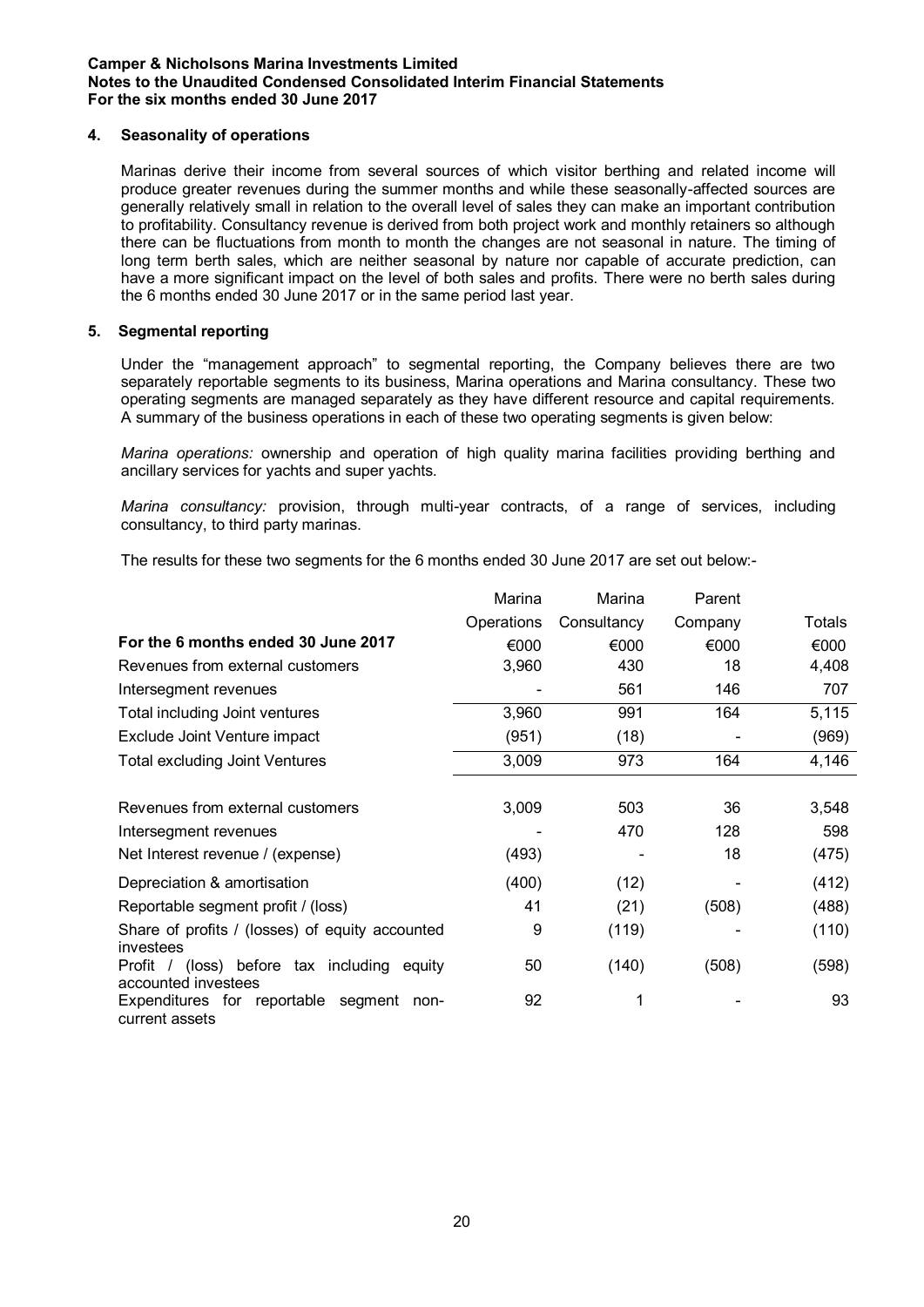# 5. Segmental reporting (continued)

|                                                                                 | Marina     | Marina       | Parent  |               |
|---------------------------------------------------------------------------------|------------|--------------|---------|---------------|
|                                                                                 | Operations | Consultancy  | Company | Totals        |
| For the 6 months ended 30 June 2016                                             | €000       | €000         | €000    | €000          |
| Revenues from external customers                                                | 4,083      | 937          | 18      | 5,038         |
| Intersegment revenues                                                           |            | 585          | 149     | 734           |
| Total including Joint ventures                                                  | 4,083      | 1,522        | 167     | 5,772         |
| Exclude Joint Venture impact                                                    | (1,053)    | (192)        | 1       | (1, 244)      |
| <b>Total excluding Joint Ventures</b>                                           | 3,030      | 1,330        | 168     | 4,528         |
|                                                                                 |            |              |         |               |
| Revenues from external customers                                                | 3,030      | 818          | 36      | 3,884         |
| Intersegment revenues                                                           |            | 512          | 132     | 644           |
| Net Interest revenue / (expense)                                                | (476)      |              | 19      | (457)         |
| Depreciation & amortisation                                                     | (397)      | (17)         |         | (414)         |
| Reportable segment profit / (loss)                                              | 12         | (34)         | (332)   | (354)         |
| Share of profits / (losses) of equity accounted                                 | 104        | (145)        |         | (41)          |
| investees<br>Profit / (loss) before tax including equity<br>accounted investees | 116        | (179)        | (332)   | (395)         |
| Expenditures for reportable segment non-<br>current assets                      | 26         | 1            |         | 27            |
|                                                                                 |            | 30-June-2017 |         | 30-June-2016  |
|                                                                                 |            | €000         |         | €000          |
| <b>Revenues</b>                                                                 |            |              |         |               |
| Total revenues for reportable segments                                          |            | 4,146        |         | 4,528         |
| Elimination of inter-segment revenues                                           |            | (598)        |         | (644)         |
| Group revenues                                                                  |            | 3,548        |         | 3,884         |
| <b>Profit &amp; Loss</b>                                                        |            |              |         |               |
| Total profit and loss for reportable segments                                   |            | (488)        |         | (354)         |
| Share of losses of equity accounted investees                                   |            | (110)        |         | (41)          |
| Group loss before tax                                                           |            | (598)        |         | (395)         |
| Reconciliation of reportable segment assets and liabilities                     |            |              |         |               |
|                                                                                 | Marina     | Marina       | Parent  |               |
|                                                                                 | Operations | Consultancy  | Company | <b>Totals</b> |
| As at 30 June 2017                                                              | €000       | €000         | €000    | €000          |
| Assets for reportable segments                                                  | 42,727     | 1,820        | 37,213  | 81,760        |
| Investment in and loan to equity accounted<br>investees                         | 1,197      |              |         | 1,197         |
| Total                                                                           | 43,924     | 1,820        | 37,213  | 82,957        |
| Less: intercompany loans                                                        |            |              |         | (36, 041)     |
| Less: investment in subsidiaries net of goodwill                                |            |              |         | (2, 198)      |
| Group total assets                                                              |            |              |         | 44,718        |
| Liabilities for reportable segments                                             | 50,187     | 1,765        | 4,452   | 56,404        |
| Less: intercompany loans                                                        |            |              |         | (36, 041)     |
| Group total liabilities                                                         |            |              |         | 20,363        |
| <b>Group Net Assets</b>                                                         |            |              |         | 24,355        |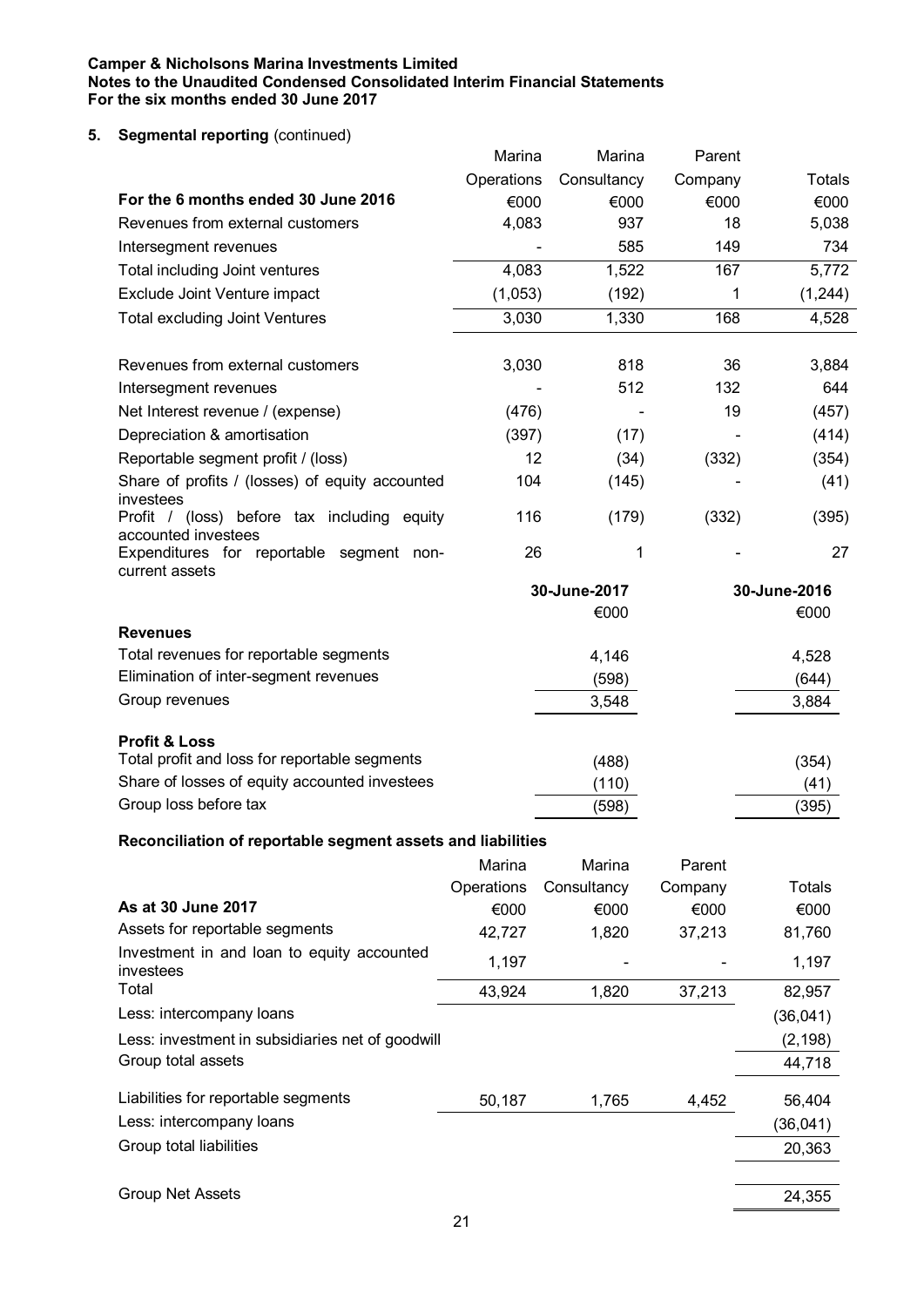## 5. Segmental reporting (continued)

|                                                   | Marina     | Marina      | Parent  |           |
|---------------------------------------------------|------------|-------------|---------|-----------|
|                                                   | Operations | Consultancy | Company | Totals    |
| As at 31 December 2016                            | €000       | €000        | €000    | €000      |
| Assets for reportable segments                    | 43,953     | 1,877       | 37,571  | 83,401    |
| Investment in equity accounted investees          | 1,188      |             |         | 1,188     |
| Total                                             | 45,141     | 1,877       | 37,571  | 84,589    |
| Less: intercompany loans                          |            |             |         | (35, 765) |
| Less: investments in subsidiaries net of goodwill |            |             |         | (2, 198)  |
| Group total assets                                |            |             |         | 46,626    |
|                                                   |            |             |         |           |
| Liabilities for reportable segments               | 49,990     | 1,634       | 4,728   | 56,352    |
| Less: intercompany loans                          |            |             |         | (35, 765) |
| Group total liabilities                           |            |             |         | 20,587    |
|                                                   |            |             |         |           |

Group Net Assets 26,039

## 6. Operating Expenses

| yporathly Exponses                    |      | 30-Jun-2017<br>€000 | 30-Jun-2016<br>€000 |
|---------------------------------------|------|---------------------|---------------------|
|                                       | Note |                     |                     |
| Directors' remuneration               | 24   | 94                  | 100                 |
| Wages, salaries and consultancy fees  |      | 1,057               | 1,069               |
| Audit fees                            |      | 65                  | 67                  |
| Rent and rates                        |      | 277                 | 299                 |
| Other general administration expenses | 8    | 748                 | 847                 |
| Legal & professional fees             |      | 93                  | 110                 |
| Promotion expenses                    |      | 89                  | 253                 |
| Depreciation                          |      | 412                 | 414                 |
| Foreign exchange losses / (gains)     |      | 121                 | (20)                |
| Total                                 |      | 2,956               | 3,139               |

## 7. Wages, salaries and consultancy fees

| rages, salaries and consultancy lees | 30-Jun-2017<br>€000 | 30-Jun-2016<br>€000 |
|--------------------------------------|---------------------|---------------------|
| <b>Marina Operations</b>             | 510                 | 453                 |
| Marina Consultancy                   | 547                 | 616                 |
| Total                                | 1.057               | .069                |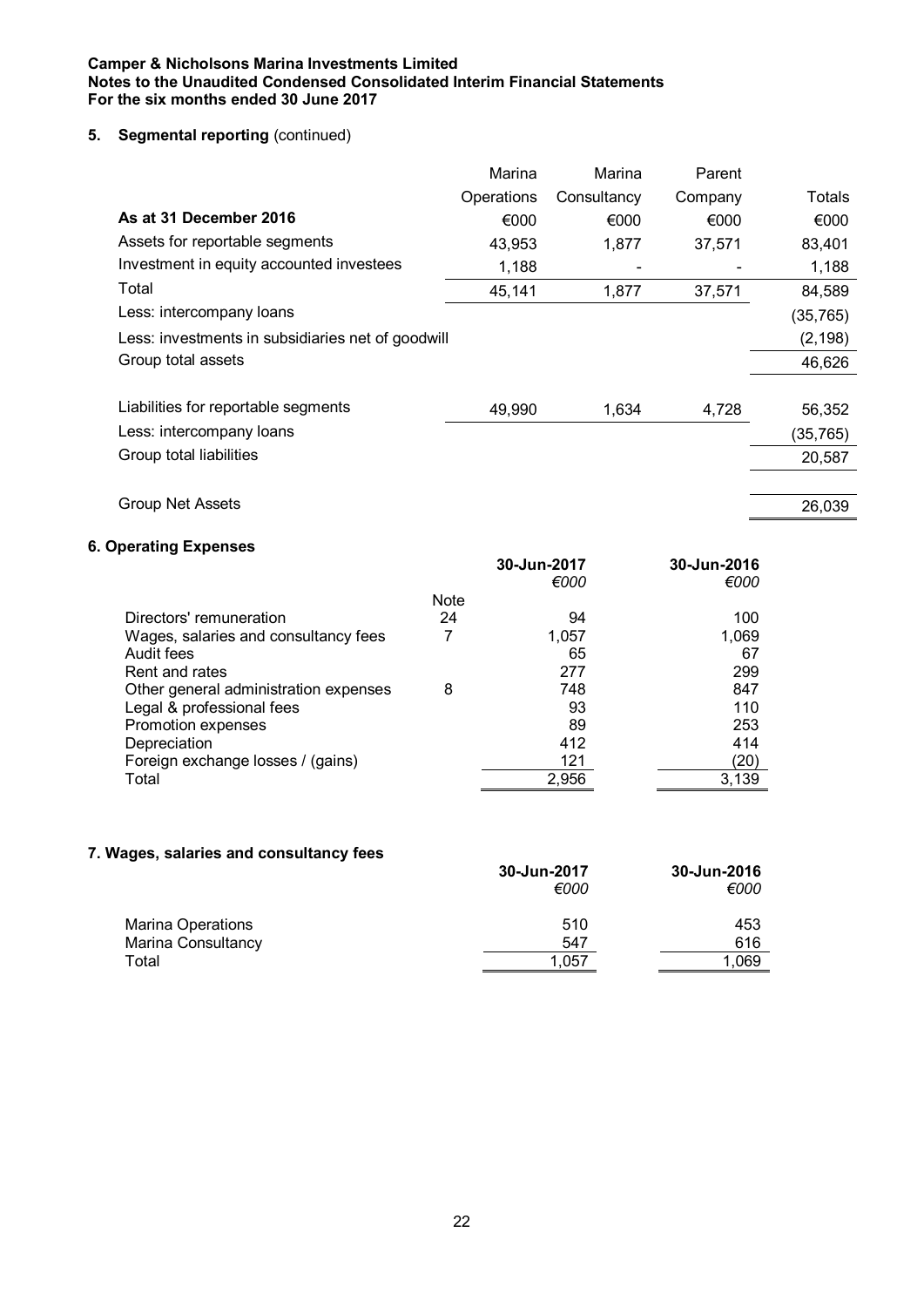## 8. Other General Administration expenses

|                                   | 30-Jun-2017<br>€000 | 30-Jun-2016<br>€000 |
|-----------------------------------|---------------------|---------------------|
| Communications including travel   | 102                 | 89                  |
| Repairs & maintenance             | 128                 | 115                 |
| Security                          | 42                  | 46                  |
| Insurance                         | 90                  | 94                  |
| Electricity, water & gas          | 74                  | 59                  |
| Printing stationery & postage     | 14                  | 13                  |
| <b>Bank charges</b>               | 33                  | 60                  |
| <b>Administration fees</b>        | 31                  | 35                  |
| Bad debt (write back) / provision | (21)                | 76                  |
| Bond costs amortisation           | 23                  | 26                  |
| Royalty fees                      | 130                 | 129                 |
| Other                             | 102                 | 105                 |
| Total                             | 748                 | 847                 |

#### 9. Taxation

The Company, Camper & Nicholsons Marina Investments Ltd is a Guernsey Exempt Company and is therefore not subject to taxation on its income, other than an annual exempt fee of £1,200 (2016: £1,200), under the Income Tax (Exempt Bodies) (Guernsey) Ordinance, 1989.

The taxation charge shown in these accounts is the aggregate of taxation payable and receivable by subsidiaries. The analysis of the current year charge is shown in the table below.

|                     | 30-Jun-2017 | 30-Jun-2016 |
|---------------------|-------------|-------------|
|                     | €000        | €000        |
| Deferred tax charge | 148         | 164         |
| Income tax charge   |             | -           |
| Total tax charge    | 150         | 164         |

The deferred tax charge of €148k arises in a subsidiary where management has recognised a charge based on the estimated annual income tax rate being applied to the pre-tax income of the interim period. The deferred tax liability has increased by the same amount to €630k at 30 June 2017 (31 December 2016: €482k). The small income tax charge relates to withholding tax in foreign jurisdictions.

## 10. Earnings per share

Basic earnings per share amounts are calculated by dividing €765k Group net loss (2016: €599k Group net loss) for the period attributable to ordinary equity holders of the parent by 165.784 million (2016: 165.784 million) being the weighted average number of ordinary shares outstanding during the period.

For the six months ended 30 June 2017 the weighted average number of shares used to calculate the basic and diluted earnings per share is the same because there were no outstanding options.

# 11. Assets held under Trust

In accordance with the terms of the trust deed for Grand Harbour Marina's ("GHM") unsecured 7% Bond, GHM is required to establish a sinking fund to support repayment of the Bond in 2020. During the period, no bonds were bought back and the only funds transferred to the Trustees was the interest received on the Term deposit.

|                            | 30-Jun-2017 | 31-Dec-2016 |
|----------------------------|-------------|-------------|
|                            | €000        | €000        |
| Balance at start of period | 1.926       | 1.118       |
| Transfers to Trustees      |             | 808         |
| Balance at end of period   | 1.927       | 1.926       |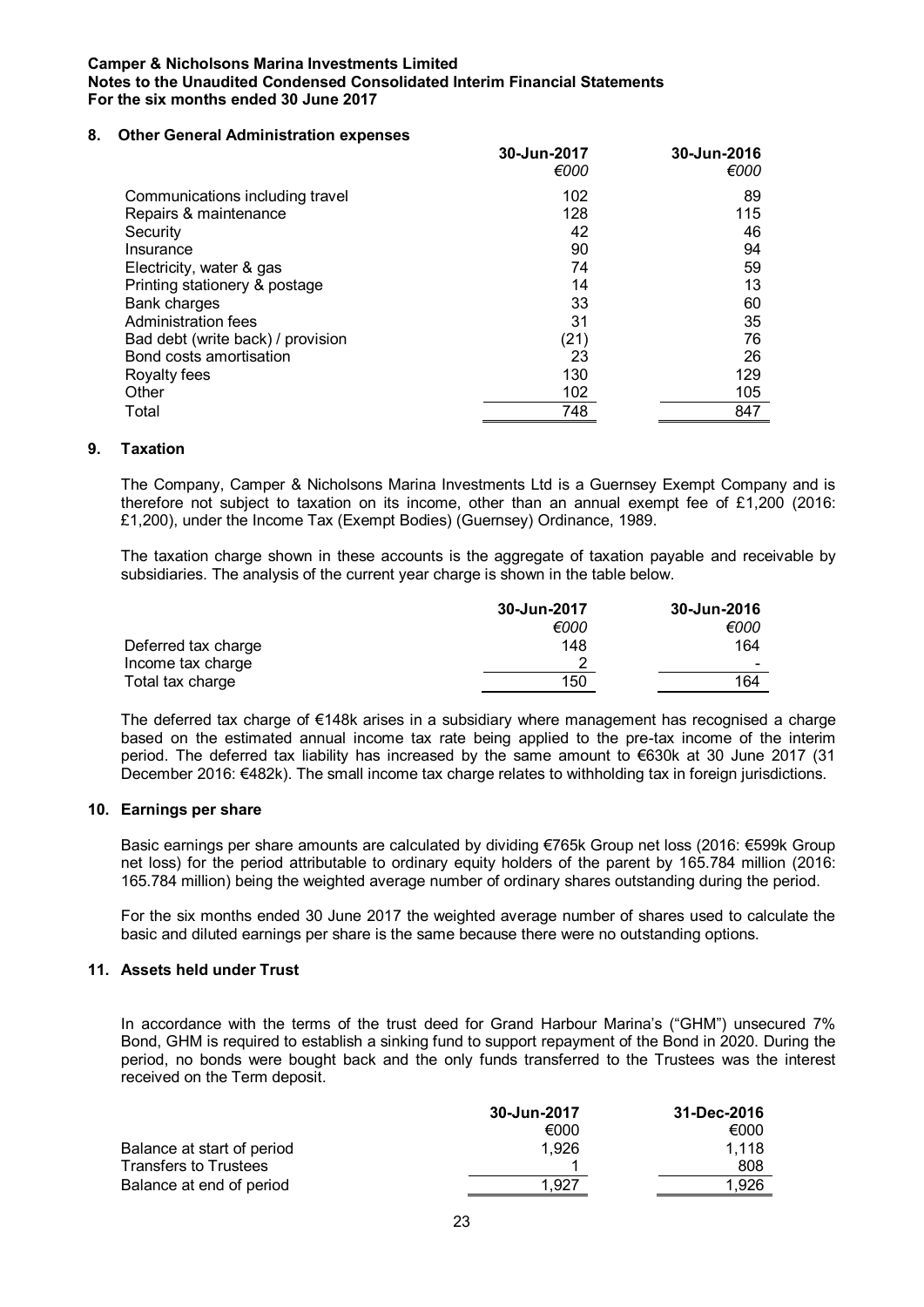## 11. Assets held under Trust (continued)

In June 2017 GHM announced the buyback of the remaining Bond and at that time the Bond became a current liability and the Assets held under Trust became a current asset. In August 2017 these assets became part of the Group's available cash and cash equivalents when the remaining Bond was bought back using some of the proceeds of a new Bond issue.

## 12. Property, plant and equipment

|                                                                                                                  | <b>Marina</b><br>Develop. | <b>Deferred</b><br>super<br>yacht berth<br>costs | <b>Office</b><br>furniture &<br>equipment | <b>Motor</b><br>vehicles | Leasehold<br><b>Property</b> | Total                         |
|------------------------------------------------------------------------------------------------------------------|---------------------------|--------------------------------------------------|-------------------------------------------|--------------------------|------------------------------|-------------------------------|
| Cost:                                                                                                            | €000                      | €000                                             | €000                                      | €000                     | €000                         | €000                          |
| At 1 January 2017<br>Additions<br><b>Disposals</b>                                                               | 35,613<br>54              | 496                                              | 1,100<br>39<br>(12)                       | 73                       | 81                           | 37,363<br>93<br>(12)          |
| Exchange adjustment to<br>closing rate                                                                           | (2,025)                   |                                                  | (44)                                      | (2)                      | (3)                          | (2,074)                       |
| As at 30 June 2017                                                                                               | 33,642                    | 496                                              | 1,083                                     | 71                       | 78                           | 35,370                        |
| Depreciation:<br>At 1 January 2017<br>Depreciation charge<br>Disposals<br>Exchange adjustment to<br>closing rate | 10,675<br>366<br>(571)    | 5                                                | 908<br>31<br>(4)<br>(31)                  | 58<br>5<br>(2)           | 46<br>10<br>(1)              | 11,692<br>412<br>(4)<br>(605) |
| As at 30 June 2017                                                                                               | 10,470                    | 5                                                | 904                                       | 61                       | 55                           | 11,495                        |
| <b>Net Book Value</b><br>As at 30 June 2017                                                                      | 23,172                    | 491                                              | 179                                       | 10                       | 23                           | 23,875                        |
| As at 31 December 2016                                                                                           | 24,938                    | 491                                              | 192                                       | 15                       | 35                           | 25,671                        |

At 31 December 2016, the CBRE valuation of the Port Louis Marina continued to be below the book value and, as explained in note 14 of the consolidated financial statements for the year ended on that date, the Directors decided to include an impairment charge of US\$1.1 million (€1.0 million) in the 2016 financial statements. With an improvement in trading performance of the Port Louis Marina in the first half of 2017, the Directors believe that no further impairment of the asset is required in the current period.

#### 13. Equity Accounted Investees

The Group has a 45% interest in IC Cesme Marina Yatirim Turizm ve Isletmeleri Sirketi ("IC Cesme"), a jointly controlled entity that operates a marina in Turkey. As at 30 June 2017 the Group had invested €1.8 million (31 December 2016: €1.8 million) in the equity of IC Cesme.

The Company has a 50% interest in Camper & Nicholsons First Eastern Limited ("CNFE"), a jointly controlled entity, established during 2011, which is involved in marina management and consultancy in the Asia Pacific region. The Company agreed initially to provide funding of up to US\$1.25 million to CNFE over 2 years of which US\$0.5 million was to be equity capital with US\$0.75 million as shareholder loan. The equity capital was provided in 2011 and a US\$0.3 million (€0.229 million) shareholder loan was provided in July 2013. Additional funding was then provided by the joint venture partners permitting CNFE to take extended credit terms on invoices for services provided. As reported in the Group's 2016 Financial Statements, in April 2016, the two joint venture partners agreed that they should each convert the equivalent of US\$950k of the amounts owed to them into a shareholder loan, to rank as preferred debt of CNFE, with interest at 3% per annum, and be due for repayment by March 2018. Following implementation of this agreement, each joint venture partner had provided funding of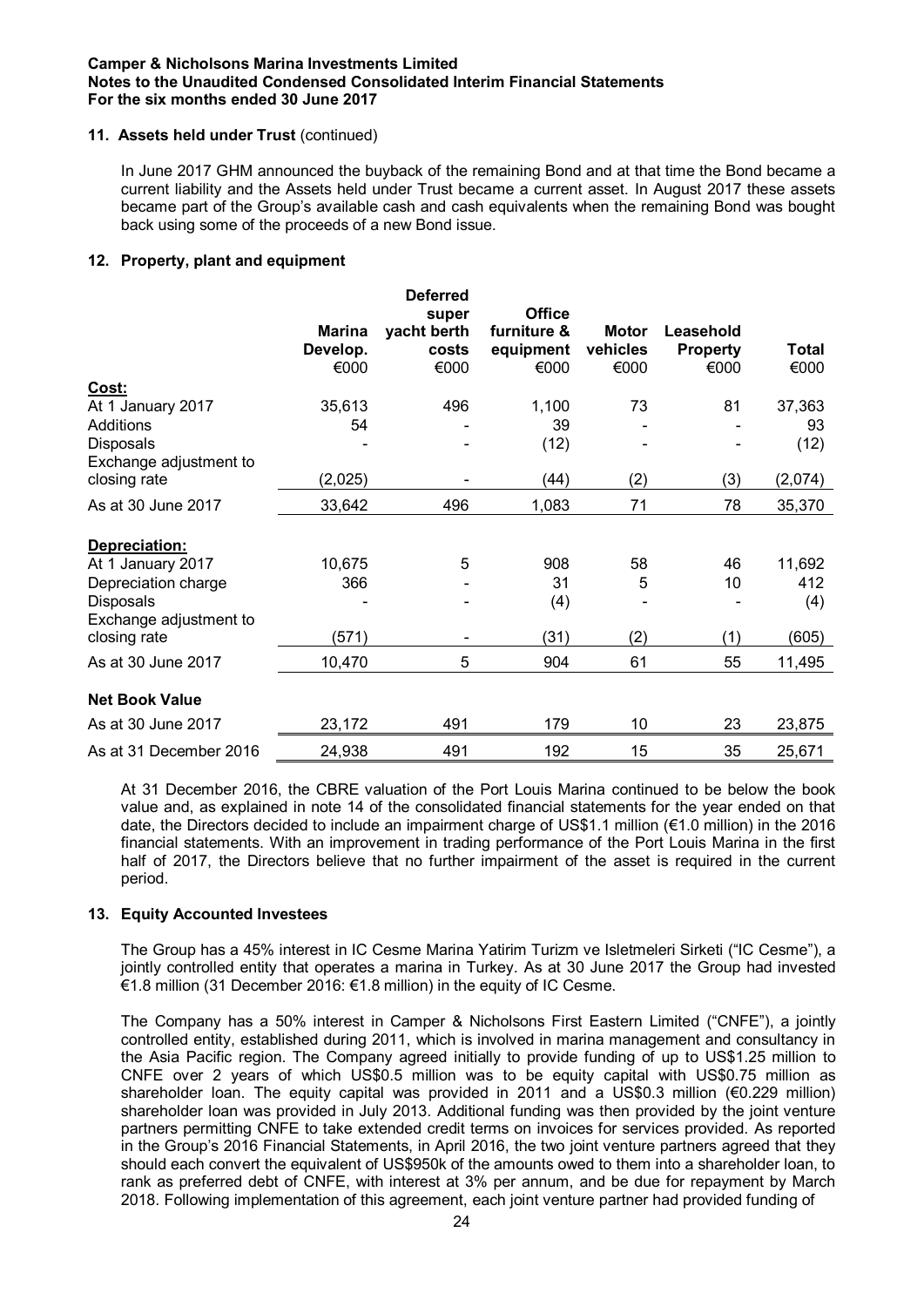### 13. Equity Accounted Investees (continued)

US\$1.75 million (€1.6 million) of which US\$0.5 million (€0.45 million) is equity capital and US\$1.25 million (€1.1 million) is a shareholder loan. Since the end of 2016 the Group has provided a further €119k of short term investment in the joint venture in the form of extended payment of receivables.

The share of the assets and liabilities of the jointly controlled entities, reported as equity accounted investees, at 30 June 2017 and at 31 December 2016, which are included in the consolidated financial statements, are as follows:

|                                                  |             | 30-June 2017   |           |             | 31-Dec-2016              |           |  |  |
|--------------------------------------------------|-------------|----------------|-----------|-------------|--------------------------|-----------|--|--|
|                                                  | IC<br>Cesme | <b>CNFE</b>    | Total     | IC<br>Cesme | <b>CNFE</b>              | Total     |  |  |
| Percentage ownership interest                    | 45%         | 50%            |           | 45%         | 50%                      |           |  |  |
|                                                  | €000        | €000           | €000      | €000        | €000                     | €000      |  |  |
| Non current assets                               | 11,653      | 16             | 11,669    | 11,952      | 20                       | 11,972    |  |  |
| Cash and cash equivalents                        | 2,015       | 202            | 2,217     | 4,458       | 104                      | 4,562     |  |  |
| Other current assets                             | 2,236       | 172            | 2,408     | 2,079       | 240                      | 2,319     |  |  |
| Non-current financial liabilities                |             | (2, 192)       | (2, 192)  |             | (2,372)                  | (2,372)   |  |  |
| Other non-current liabilities                    | (91)        |                | (91)      | (177)       |                          | (177)     |  |  |
| Isbank Loan                                      | (12, 448)   | $\blacksquare$ | (12, 448) | (14, 957)   | $\overline{\phantom{a}}$ | (14, 957) |  |  |
| Other current liabilities                        | (1, 534)    | (926)          | (2,460)   | (1, 542)    | (710)                    | (2, 252)  |  |  |
| Net assets/(liabilities) (100%)                  | 1,831       | (2,728)        | (897)     | 1,813       | (2,718)                  | (905)     |  |  |
| Group's share of net<br>assets/(liabilities)     | 825         | (1, 364)       | (539)     | 816         | (1, 359)                 | (543)     |  |  |
| Goodwill                                         | 372         |                | 372       | 372         |                          | 372       |  |  |
| Loan to equity accounted investee                |             | 1,095          | 1,095     |             | 1,186                    | 1,186     |  |  |
| Short term investment in joint<br>ventures       |             | 170            | 170       |             | 51                       | 51        |  |  |
| Exchange                                         |             | 99             | 99        |             | 122                      | 122       |  |  |
| Carrying amount of interest in<br>joint ventures | 1,197       |                | 1,197     | 1,188       |                          | 1,188     |  |  |

The income and expenses of the jointly controlled entities for the six months ended 30 June 2017 and 30 June 2016 are shown in the table below. In accordance with IFRS 11 the Group's share of the losses of these joint ventures is included in the Statement of Comprehensive income. As the shareholder loan is considered to be part of the Group's investment cost in CNFE for equity accounting purposes, the current and prior periods' losses are offset against the value of the loan.

| 30-June-2017 |             |         |             | 30-June-2016 |          |
|--------------|-------------|---------|-------------|--------------|----------|
| IC<br>Cesme  | <b>CNFE</b> | Total   | IС<br>Cesme | <b>CNFE</b>  | Total    |
| 45%          | 50%         |         | 45%         | 50%          |          |
| €000         | €000        | €000    | €000        | €000         | €000     |
| 2,113        | 20          | 2,133   | 2,339       | 380          | 2,719    |
| (1,542)      | (238)       | (1,780) | (1, 452)    | (722)        | (2, 174) |
| (328)        | -           | (328)   | (400)       | (2)          | (402)    |
| 51           |             | 51      | 33          | -            | 33       |
| (184)        |             | (184)   | (230)       |              | (230)    |
| (91)         | (20)        | (111)   | (58)        | 54           | (4)      |
| 19           | (238)       | (219)   | 232         | (290)        | (58)     |
| 9            | (119)       | (110)   | 104         | (145)        | (41)     |
|              |             |         |             |              |          |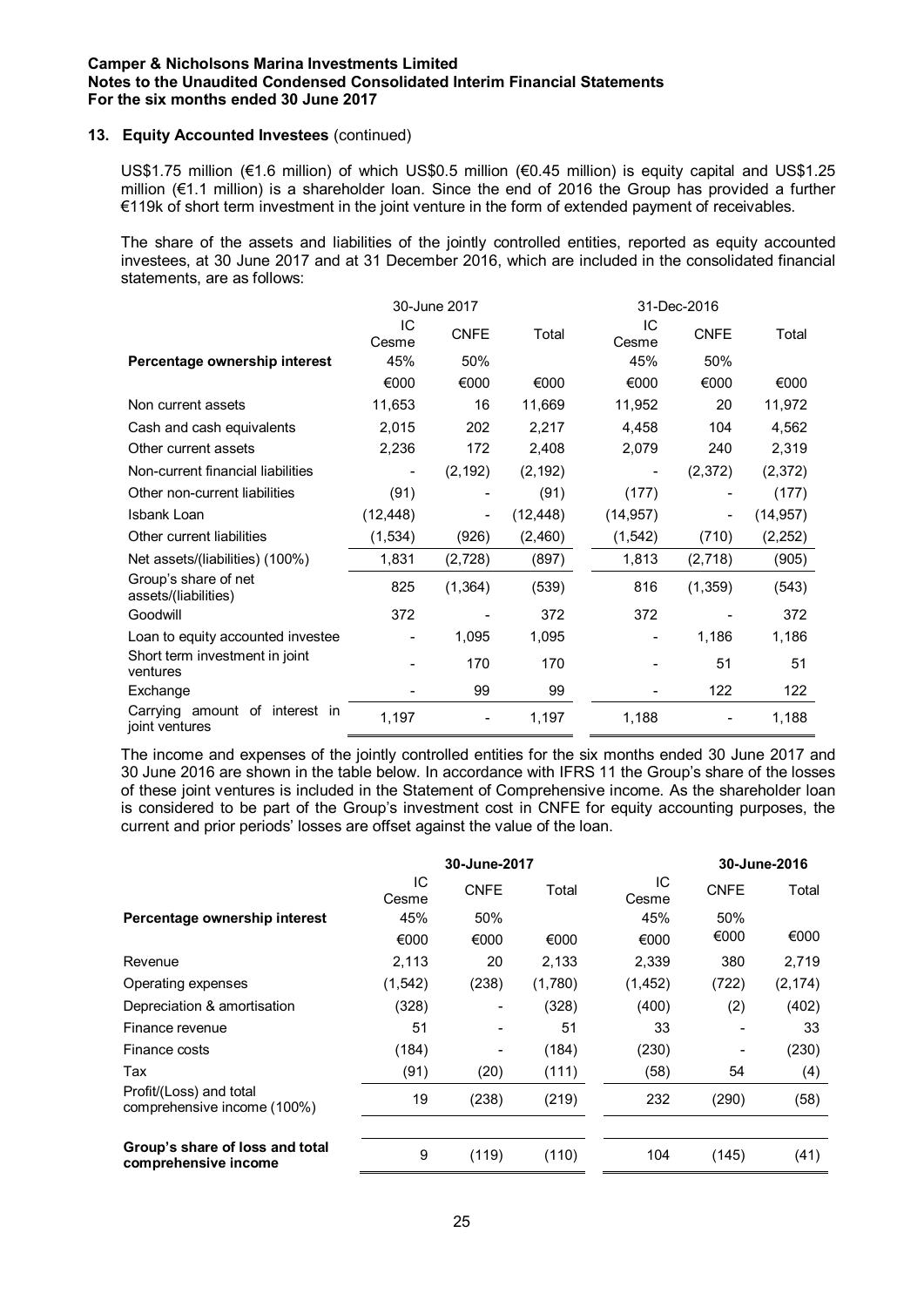## 13. Equity Accounted Investees (continued)

The lease of Cesme Marina in Turkey is held by IC Cesme Marina Yatrim Turizm ve Isletmeleri Sirketi, a company in which the Group's subsidiary, GHM, has a 45% interest. The lease is non-cancellable and expires in 2033. The initial annual rent payable was approximately €1m and this is index linked in future years in accordance with the Build Operate Transfer (BOT) contract.

The bank loan was provided by Isbank to IC Cesme in the form of a Term Facility Agreement ("Term Facility") in the amount of €9.25 million. This loan was repayable in semi-annual instalments which commenced in December 2011 and had reduced the outstanding balance to €5.44 million at 30 June 2015. In July 2015 negotiations were completed with Isbank to increase the loan by €1.56 million to €7.0 million (Group's 45% share, €3.15 million) with the additional funding to be used for further development of the marina. At the same time, the interest rate on the loan was reduced to Euribor + 4.5% (previously Euribor + 5.5%) and the repayment profile was amended with the loan to be repaid in thirteen equal semi-annual instalments commencing July 2016 and ending July 2022.

In addition to the Term Facility, Isbank provided a loan in the form of a General Cash and Non-Cash Credit Agreement (the "Subordinated Loan") with a maximum facility of €10 million of which €8.495 million was drawn down. As explained in Note 15, €1.97 million of this loan was repaid during the period and the outstanding balance at 30 June 2017 had been reduced to €6.525 million. The Subordinated Loan has been secured against cash pledges by the shareholders and is repayable commensurate with the Term Facility. The Isbank loans are guaranteed by the shareholders as detailed in note 23.

## 14. Financial Instruments

The fair values of financial assets and financial liabilities, together with the carrying amounts, as at 30 June 2017, in the unaudited condensed consolidated statement of financial position, and as at 31 December 2016 in the consolidated statement of financial position at that date are as follows:

|                                                            |                           | 30-Jun-2017   |                           | 31-Dec-2016   |  |
|------------------------------------------------------------|---------------------------|---------------|---------------------------|---------------|--|
| €000                                                       | Carrying<br><b>Amount</b> | Fair<br>Value | Carrying<br><b>Amount</b> | Fair<br>Value |  |
| Financial liabilities not measured at<br><b>Fair Value</b> |                           |               |                           |               |  |
| Interest bearing loans and borrowings                      | (5.152)                   | (5, 152)      | (5,766)                   | (5,766)       |  |
| Unsecured 7% Bond                                          | (10, 833)                 | (11, 298)     | (10, 810)                 | (11, 189)     |  |

The Unsecured 7% Bond is a financial instrument that is quoted on the Malta Stock Exchange albeit that the market for the Bond is considered to be illiquid. The fair value of the bonds in issue at 30 June 2017, as shown above, is based on the trading price existing at the balance sheet date of €103.0 (31 December 2016: €102.0) per €100 nominal value.

## 15. Cash pledge

As detailed in Note 13, the subordinated loan provided by Isbank to IC Cesme is secured against cash pledges made by the IC Cesme Marina shareholders. The Company's interest in IC Cesme Marina was sold to Grand Harbour Marina plc ("GHM") in March 2011. Part of the contractual terms of the sale required GHM to take over the Company's obligations to Isbank. During the period, €1,970k of the subordinated loan was repaid by IC Cesme to Isbank. The Group's share of this, €886k plus interest of €46k was released by Isbank so reducing the level of the cash pledge. At 30 June 2017, the Group's share of the cash pledge amounted to €3,123k (31 December 2016: €4,047k) including interest added of €173k (31 December 2016: €210k) continued to be held in the Company's name but in line with the terms of the sale agreement, GHM has lodged an equivalent sum with the Company.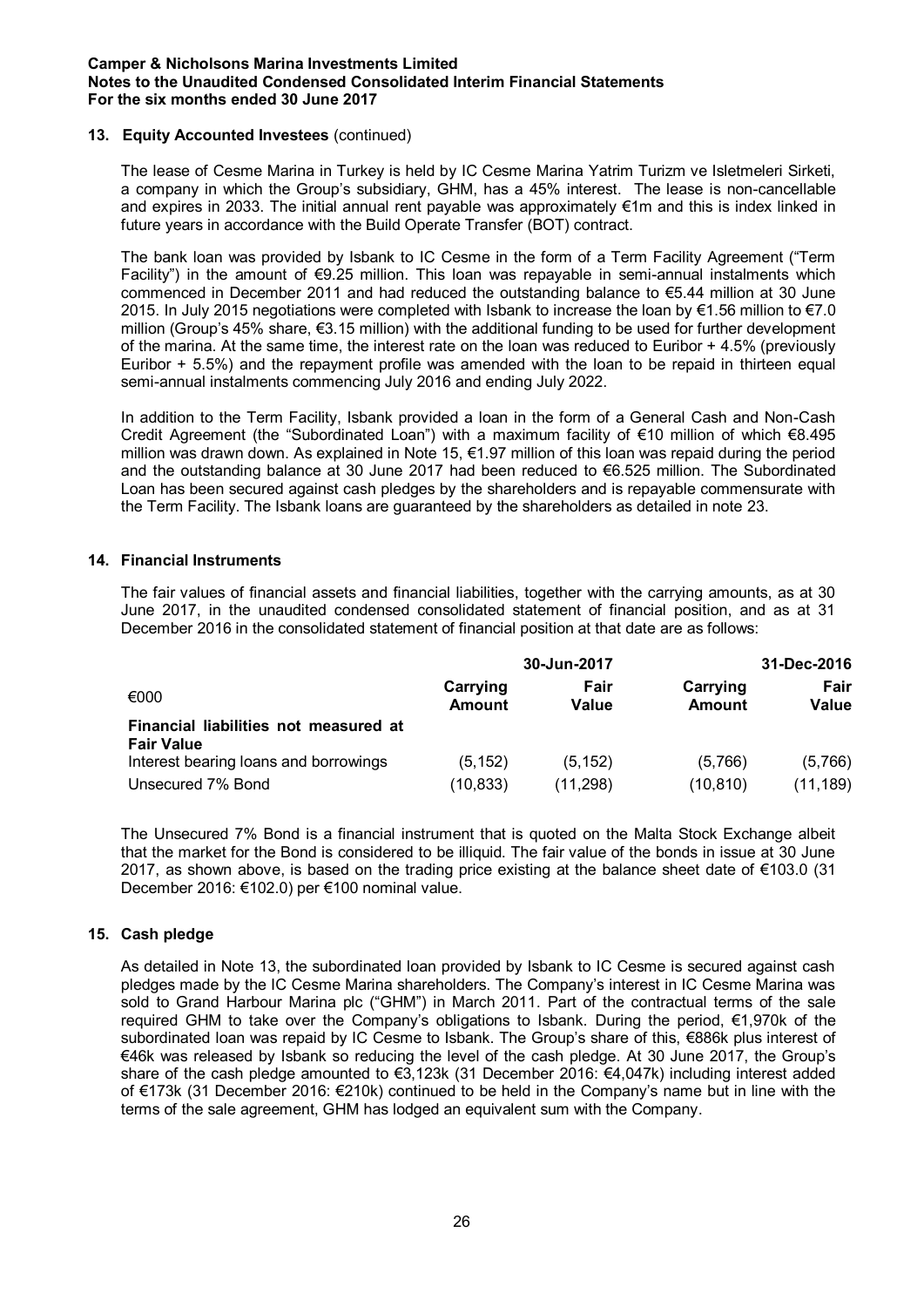### 16. Cash & Cash Equivalents

|                                                 | 30-Jun-2017<br>€000      | 31-Dec-2016<br>€000 |
|-------------------------------------------------|--------------------------|---------------------|
| Cash & Cash Equivalents comprise the following: |                          |                     |
| Cash at bank and in hand                        | 2.005                    | 1.343               |
| Short term deposits                             | $\overline{\phantom{0}}$ |                     |
|                                                 | 2,005                    | 1.343               |

## 17. Unsecured Bond Issue

During the period ended 31 December 2010, Grand Harbour Marina plc ("GHM") issued €10,000,000 bonds, with an over-allotment option of €2,000,000 bearing an interest rate of 7%, redeemable on 25 February 2020 and subject to an early redemption option that may be exercised by GHM between 2017 and 2020. That option was exercised in June when Bondholders were notified that their bonds would be redeemed in August 2017. The Bond is therefore being shown as a current liability in these Unaudited Condensed Consolidated Interim Financial Statements.

As at 30 June 2017 the outstanding balance related to these bonds was €10,833k (31 December 2016: €10,810k) which can be analysed as shown in the table below:

|                                   | 30-Jun-2017 | 31-Dec-2016 |
|-----------------------------------|-------------|-------------|
|                                   | €000        | €000        |
| Opening balance                   | 10.810      | 10.762      |
| Amortisation of transaction costs | 23          | 48          |
| Balance at period end             | 10,833      | 10.810      |

#### 18. Interest bearing loans and borrowings

|                                    | 30-Jun-2017 | 31-Dec-2016 |
|------------------------------------|-------------|-------------|
|                                    | €000        | €000        |
| Scotia Bank Loan                   | 5,150       | 5,765       |
| <b>Bank Overdrafts</b>             | 2           |             |
|                                    | 5,152       | 5,766       |
| Unsecured 7% Bond                  | 10,833      | 10,810      |
|                                    | 15,985      | 16,576      |
| Repayable within one year          | 11,690      | 523         |
| Repayable after more than one year | 4,295       | 16,053      |
|                                    | 15,985      | 16,576      |

|                   | <b>Interest</b><br>rate at<br><b>30 June</b><br>2017<br>% | <b>Interest</b><br>rate at 31<br><b>December</b><br>2016<br>$\%$ | <b>Due</b><br>within 12<br>months<br>€000 | Due 1 July<br>$2018 - 31$<br><b>Dec 2018</b><br>€000 | <b>Due 2019</b><br>€000 | Total<br>€000 |
|-------------------|-----------------------------------------------------------|------------------------------------------------------------------|-------------------------------------------|------------------------------------------------------|-------------------------|---------------|
| Scotia Bank Loan  | 4.30%                                                     | 4.00%                                                            | 855                                       | 657                                                  | 3.638                   | 5,150         |
| Bank overdraft    | 4.85%                                                     | 4.85%                                                            | 2                                         |                                                      |                         | 2             |
| Unsecured 7% Bond | 7.00%                                                     | 7.00%                                                            | 10,833                                    |                                                      | ۰                       | 10,833        |
| Total             |                                                           |                                                                  | 11,690                                    | 657                                                  | 3,638                   | 15,985        |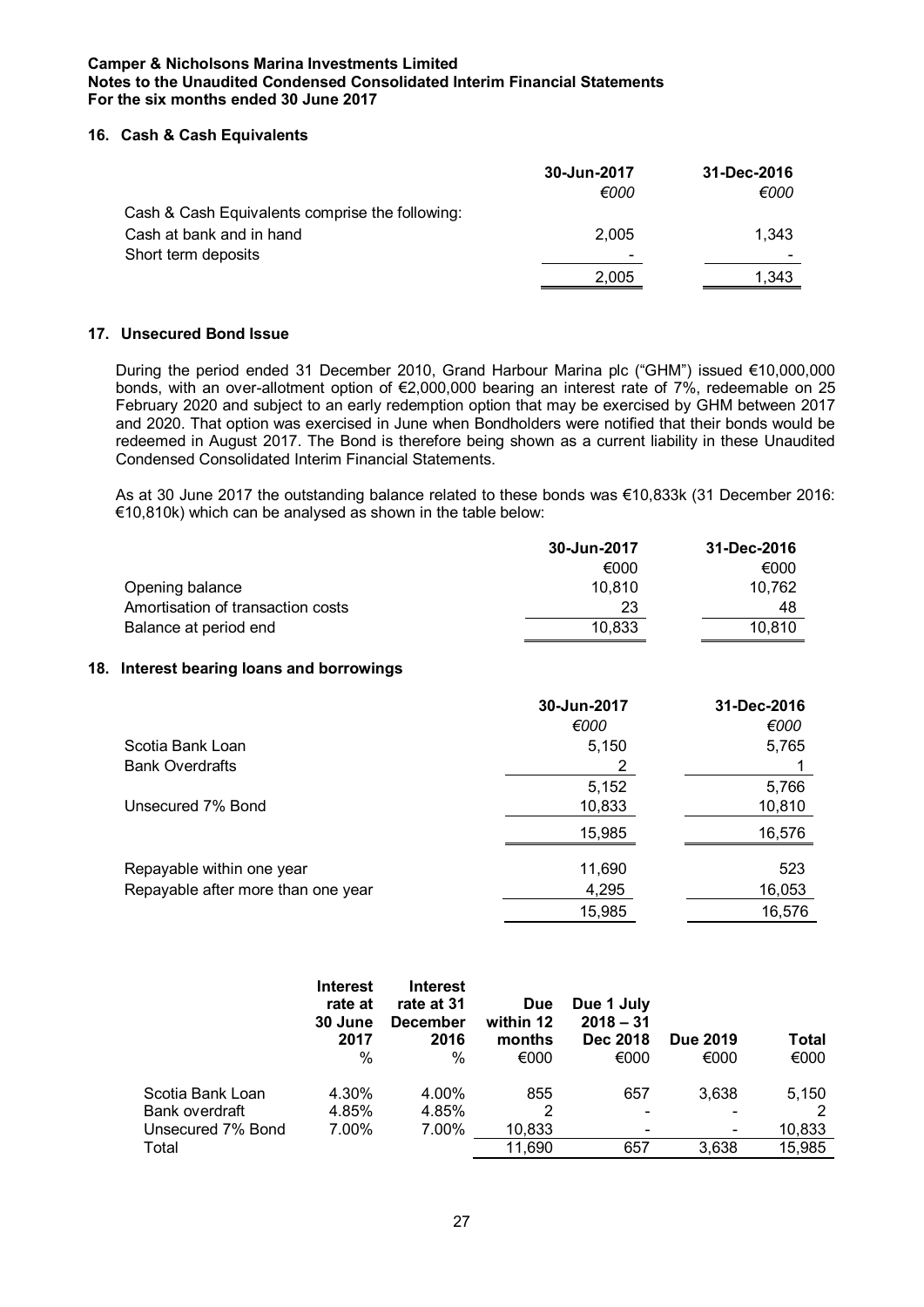## 18. Interest bearing loans and borrowings (continued)

### Security and maturity:

The Scotia Bank loan in respect of Camper & Nicholsons Grenada Limited ("CNGL") is secured by:

First ranking and continuing sum Demand Mortgage Debenture stamped for US\$15 million or equivalent charge over the fixed assets, goodwill, and uncalled capital of the borrower and a floating charge over all other assets.

The Scotia Bank loan was re-profiled during 2014 to remove the bullet repayment that was due at 30 June 2015 and to amend the 5.7% fixed interest rate to a floating rate being Libor+3%. Under the terms of the amendment the capital repayments were due to recommence in June 2016 with the initial quarterly instalments being \$250k. During the first few months of 2016 agreement was reached with Scotia Bank to reduce each of the six quarterly payments commencing in June 2016 from \$250k to \$100k with the total \$900k (€811k) reduction in these payments being added to the final bullet payment due in 2019.

The bank overdraft in respect of Grand Harbour Marina plc ("GHM") is secured by:

- a first general hypothec for €1,747,030 on overdraft basis over all assets, present and future given by Grand Harbour Marina plc; and
- a first special hypothec for €1,747,030 on overdraft basis over the temporary utile dominium for 99 years commencing from 2 June 1999 over the land measuring 1,410 square metres at Cottonera Waterfront Vittoriosa.

Details of the Grand Harbour Marina 7% unsecured bond are given in Note 17.

## 19. Share Capital

|                                       |           | 30 Jun 2017 | 31 Dec 2016 |
|---------------------------------------|-----------|-------------|-------------|
| Ordinary shares of no par value (000) | Unlimited | 165.784     | 165,784     |

The share capital is shown in the consolidated Statement of Financial Position net of issue costs of €2,883k (31 December 2016: €2,883k).

#### 20. Net asset value per share

The calculation of basic net asset value per share as at 30 June 2017 is based on net assets of €23,810k (December 2016: €25,511k) attributable to the equity shareholders, divided by the 165,784k (December 2016: 165,784k) ordinary shares in issue at that date. As there were no options outstanding at 30 June 2017 the basic and diluted net asset value per share are the same.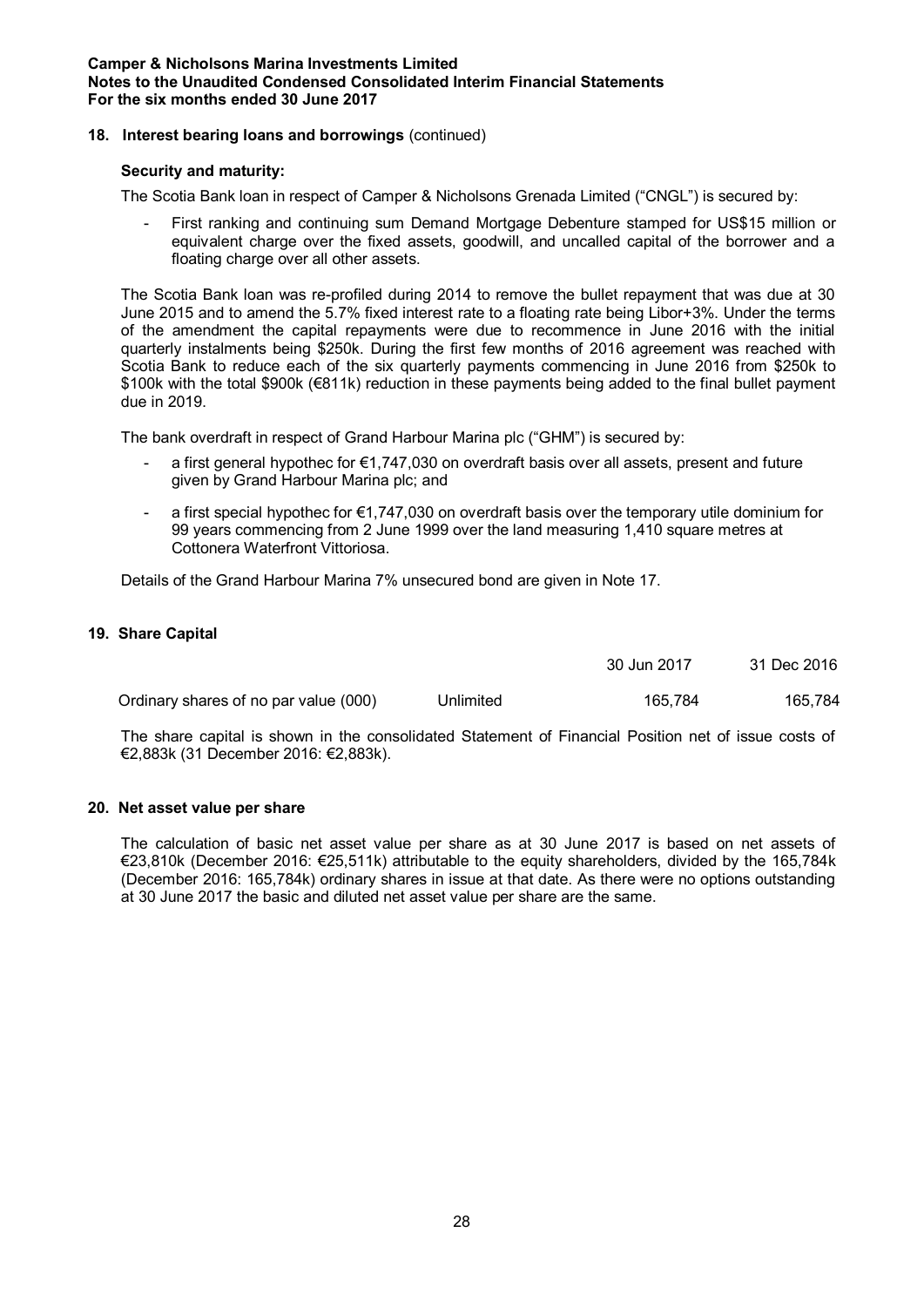## 21. Subsidiaries and joint ventures

|                                                                             | <b>Activity</b>                                                                   | <b>Country of</b><br>Incorporation | <b>Equity</b><br><b>Interest</b> |
|-----------------------------------------------------------------------------|-----------------------------------------------------------------------------------|------------------------------------|----------------------------------|
| <b>Subsidiaries</b>                                                         |                                                                                   |                                    | %                                |
| Camper & Nicholsons Marinas (Malta) Ltd                                     | <b>Investment Holding</b>                                                         | Malta                              | 100.00                           |
| Camper & Nicholsons Caribbean Holdings<br>Ltd                               | <b>Investment Holding</b>                                                         | <b>Bahamas</b>                     | 100.00                           |
| Camper & Nicholsons Grenada Ltd                                             | <b>Property Holding</b>                                                           | Grenada                            | 100.00                           |
| Camper & Nicholsons Grenada Services<br>Ltd                                 | Marina Operator                                                                   | Grenada                            | 100.00                           |
| Grand Harbour Marina plc (including its<br>subsidiary Maris Marine Limited) | Marina Operator                                                                   | Malta                              | 79.17                            |
| Camper & Nicholsons Marinas<br>International Ltd                            | Group Investment Management<br>and Third Party Marina<br>Management & Consultancy | Malta                              | 100.00                           |
| Camper & Nicholsons Marinas Ltd                                             | Group Investment Management<br>and Third Party Marina<br>Management & Consultancy | UK.                                | 100.00                           |
| <b>Jointly Controlled Entities</b>                                          |                                                                                   |                                    |                                  |
| Camper & Nicholsons First Eastern Ltd                                       | <b>Third Party Marina</b><br>Management & Consultancy                             | Hong Kong                          | 50.00                            |
| IC Cesme Marina Yatirim Turizm ve<br>Isletmeleri Sirketi                    | Marina Operator                                                                   | Turkey                             | 35.63*                           |

\* The Group's subsidiary, Grand Harbour Marina plc, owns a 45% equity interest in IC Cesme Marina

There has been no change to the Subsidiaries and Joint Ventures of the Company, nor the equity interest presented, since the year ended 31 December 2016.

#### 22. Non-controlling Interest

The non-controlling interest is all attributable to the 20.83% non-controlling shareholding in Grand Harbour Marina plc.

#### 23. Commitments and contingencies

#### Operating lease commitments – Group as lessee

The Group has entered into the equivalents of commercial leases in respect of certain of the properties it occupies.

The lease of Grand Harbour Marina in Malta is held by Grand Harbour Marina plc ("GHM"), a 79% subsidiary. The lease is non-cancellable and expires in 2098, except that it has a break clause exercisable by the tenant only in 2030. The rent payable is based on turnover but the lease specifies a minimum and maximum level of rent payable in any year. The minimum future rental payments under the lease amount to approximately €3.6 million and the maximum to approximately €9.1 million. Further details on the terms of, and background to, the lease of Grand Harbour Marina were included in Note 26 of the Consolidated Financial Statements for the year ended 31 December 2016.

The lease of the water area of Port Louis Marina in Grenada is held by Camper & Nicholsons Grenada Ltd, a 100% subsidiary. The lease is non-cancellable and expires in 2105 with an option to extend for a further 99 years subject to negotiation on expiry of the initial term. The rent payable is based on the total square footage brought into use. Not all the available area has yet been brought into use and may not be during 2017. The future rental payments under the terms of the lease, assuming that the whole area is brought into use are estimated at €2 million.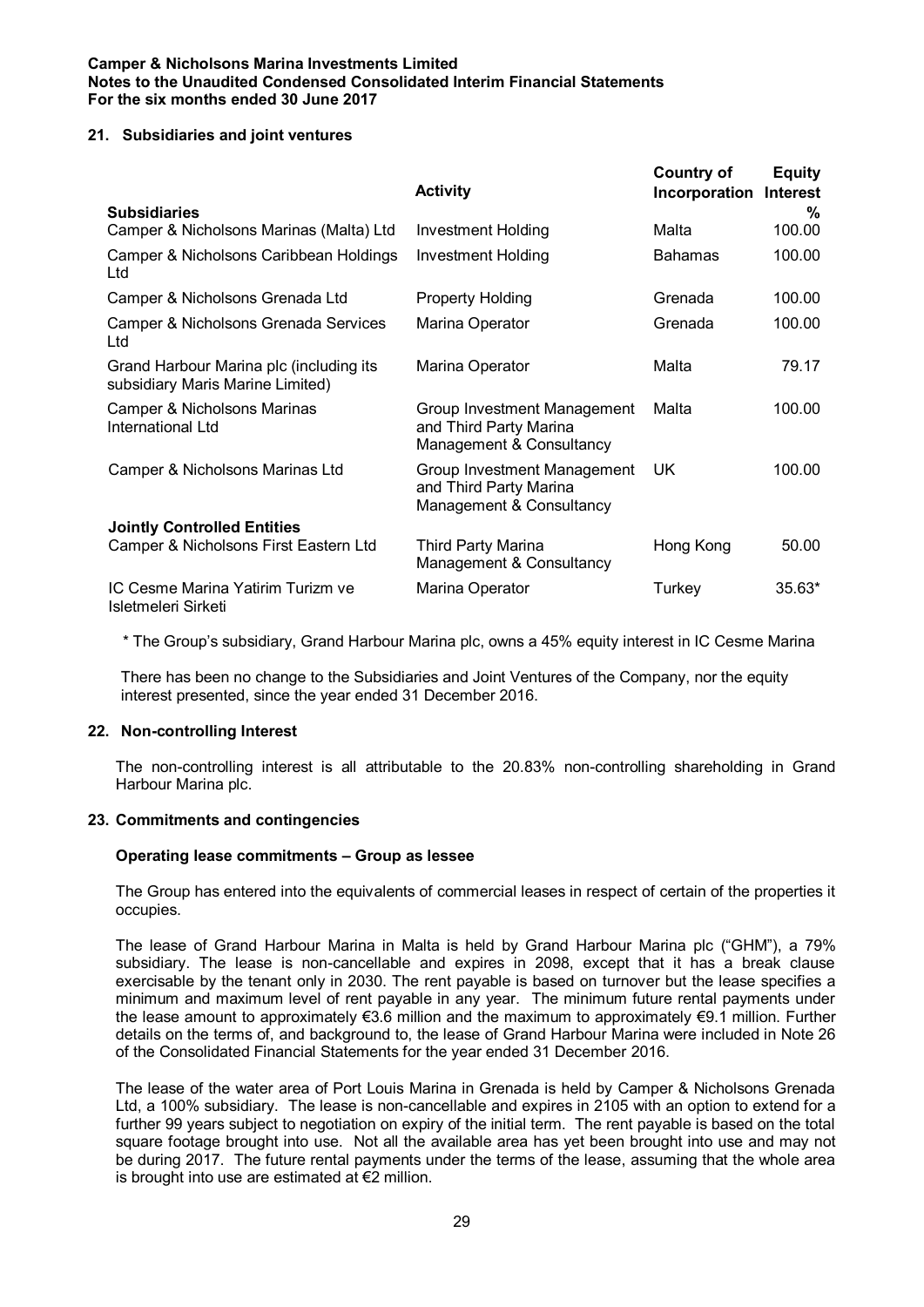## 23. Commitments and contingencies (continued)

The Group has four office premises. Three of these are held under non-cancellable operating leases which range in length between 5 and 25 years with rents reviewable periodically to prevailing market rates. The fourth property is held under a 15 year operating lease which is cancellable at any time after the first five years subject to a six month notice period. The unexpired periods of these leases at 30 June 2017 were between 2.2 and 13.5 years with total minimum future rentals payable under the four leases amounting to approximately €1.4 million before any subletting revenues. The Group ceased to occupy one of the offices during 2012 and those premises were sub-let at a small premium for five years from February 2013. During the first half of 2017 this arrangement was extended until February 2021 at the same time as a second office in the same location was sublet to the same tenant for a period of 14 years.

## Finance lease commitments – Group as lessor

The Group has granted a number of licences ranging in duration from 25 to 45 years in respect of berths at Grand Harbour Marina and Port Louis Marina. The licence fees payable for the berth are accounted for in the year of sale and consequently there is no future licence fee income. Licensees are required to pay annual service charges to defray the costs of maintenance of the berths. Because all amounts receivable under long term licenses are collected at the outset of the contract, the Group's gross and net investment in finance leases is zero.

## Finance lease and hire purchase commitments

At the reporting date the Group has no commitments as lessee under finance leases.

## Trade Mark Licence

The Company has an exclusive, perpetual, global licence to use the Camper & Nicholsons brand and related trademarks in connection with marinas and marina related services and is liable to pay a royalty of, generally, 1.5% of the marina related turnover of entities licensed to use the brand and of 1.5% of fees earned from marina related consultancy services provided.

## Capital commitments

At 30 June 2017, the Group had contracted capital commitments of €Nil (31 December 2016: €Nil)

#### Contingent liabilities

The Group had the following contingent liabilities as at 30 June 2017:

As explained in Note 26 of the consolidated financial statements for the year ended 31 December 2016, the District Governorship of Cesme is claiming that the landside tenants/subtenants in Cesme should pay to the Governorship a charge of 1% on the annual revenues from 2010 until the current date and in future years. This charge would ultimately be the responsibility of IC Cesme in the event that the Governorship's claim is successful and the tenants/subtenants do not make the payment. The Board of Directors of IC Cesme Marina believes that this claim is contrary to the signed agreements and in this regard, has initiated a legal case. As at 30 June 2017 the potential claim would amount to €764k (31 December 2016: €772k), with the Group's 45% share being €344k (31 December 2016: €347k), if IC Cesme had to make payment in full.

In addition, as reported in Note 26 of the consolidated financial statements for the year ended 31 December 2016, IC Cesme, is disputing a claim and lawsuit by the Izmir Tax Inspection Board that it has incorrectly calculated the useful lives of certain assets and therefore the depreciation charge for the years between 2010 and 2013, resulting in a claim for payment of €205k tax, including a €123k penalty. The Board of Directors of IC Cesme, having consulted the company's Attorney, believe that the lawsuit will be cancelled in a subsequent period, however, in the event that it was not cancelled and IC Cesme lost the lawsuit, it would result in a liability of €164k (31 December 2016: €177k) with the Group's 45% share being €74k (31 December 2016: €80k).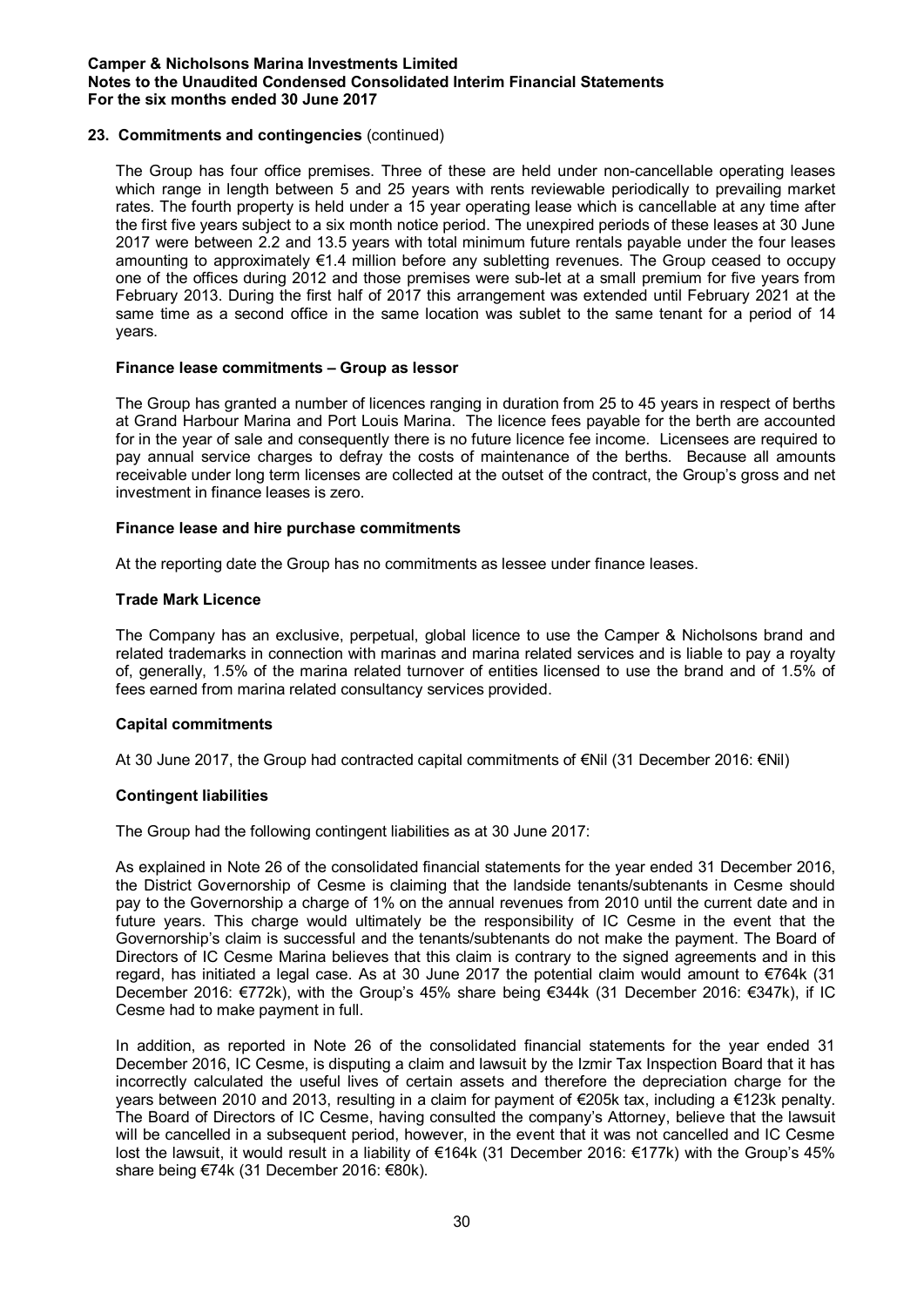## 23. Commitments and contingencies (continued)

## Litigation and claims

At 30 June 2017, there were no material claims against the Group or litigation issues with which the Group was involved.

## **Guarantees**

The Company and Camper & Nicholsons Grenada Services Limited, a subsidiary, have each provided an unlimited guarantee in favour of The Bank of Nova Scotia in support of a loan facility provided to Camper & Nicholsons Grenada Limited.

The Parent Company currently acts as a guarantor and sponsor of IC Cesme's repayment obligations under the Term Facility and the Subordinated Loan to the extent of 45% of any non-payment. As part of the contractual arrangements for the sale of the Company's interest in IC Cesme to GHM, GHM agreed to become guarantor in place of the Company but the legal formalities relating to this substitution had not been completed at 30 June 2017. GHM has indemnified the Company against any loss arising. The Group's potential liability at 30 June 2017 was €5,602k (31 December 2016: €6,731k).

Grand Harbour Marina plc, a subsidiary, has provided a guarantee in respect of a performance bond amounting to €35k (December 2016: €35k).

## 24. Related party transactions

#### Directors' Remuneration

During the six months ended 30 June 2017, the contractual level of fees for the six Directors that served throughout the period remained unchanged from that disclosed in the Directors' Report in the 2016 Annual Report. However, Mr Whiley continued to waive his Director fees, which represented a saving of €14.5k (£12.5k). Mr Whiley and Mr Bralsford also continued to waive their entitlement to fees from Grand Harbour Marina, which represented a further saving of €7k.

For the six months ended 30 June 2017, Directors' remuneration of €94k (30 June 2016: €100k) was charged and a payable amount of €Nil (31 December 2016: €Nil) was accrued in the Unaudited Condensed Consolidated Statement of Financial Position.

## Administration and support services provided by Y-LEE Limited

During the period, Y-LEE Limited charged €26k (30 June 2016: €29k) to Camper & Nicholsons Marinas Limited for providing the services of Clive Whiley as CEO of that business. At 30 June 2017 €Nil (31 December 2016: €Nil) was due to Y-LEE Limited.

## Office Rental agreement with Evolution Securities China Limited

As explained in Note 27.3 of the consolidated financial statements for the year ended 31 December 2016, Camper & Nicholsons Marinas Limited shares office space with Evolution Securities China Limited, a Company which, like Camper & Nicholsons Marina Investments Limited, is majority owned by First Eastern. During the period €19.5k (30 June 2016: €22k) was charged to Evolution Securities China Limited for the provision of office space. At 30 June 2017 €Nil (31 December 2016: €4k) was due to Camper & Nicholsons Marinas Limited.

## Consultancy Services provided to Victoria Quay Estate Limited ("VQEL")

During the period, Camper & Nicholsons Marinas Limited credited €20k (30 June 2016: charged €180k) to VQEL for marina consultancy services in relation to the proposed Victoria Quay development at East Cowes for which VQEL is the developer. First Eastern, which has a 59% shareholding in Camper & Nicholsons Marina Investments Limited, is also the lead investor in VQEL. At 30 June 2017 €Nil (31 December 2016: €126k) was due to Camper & Nicholsons Marinas Limited.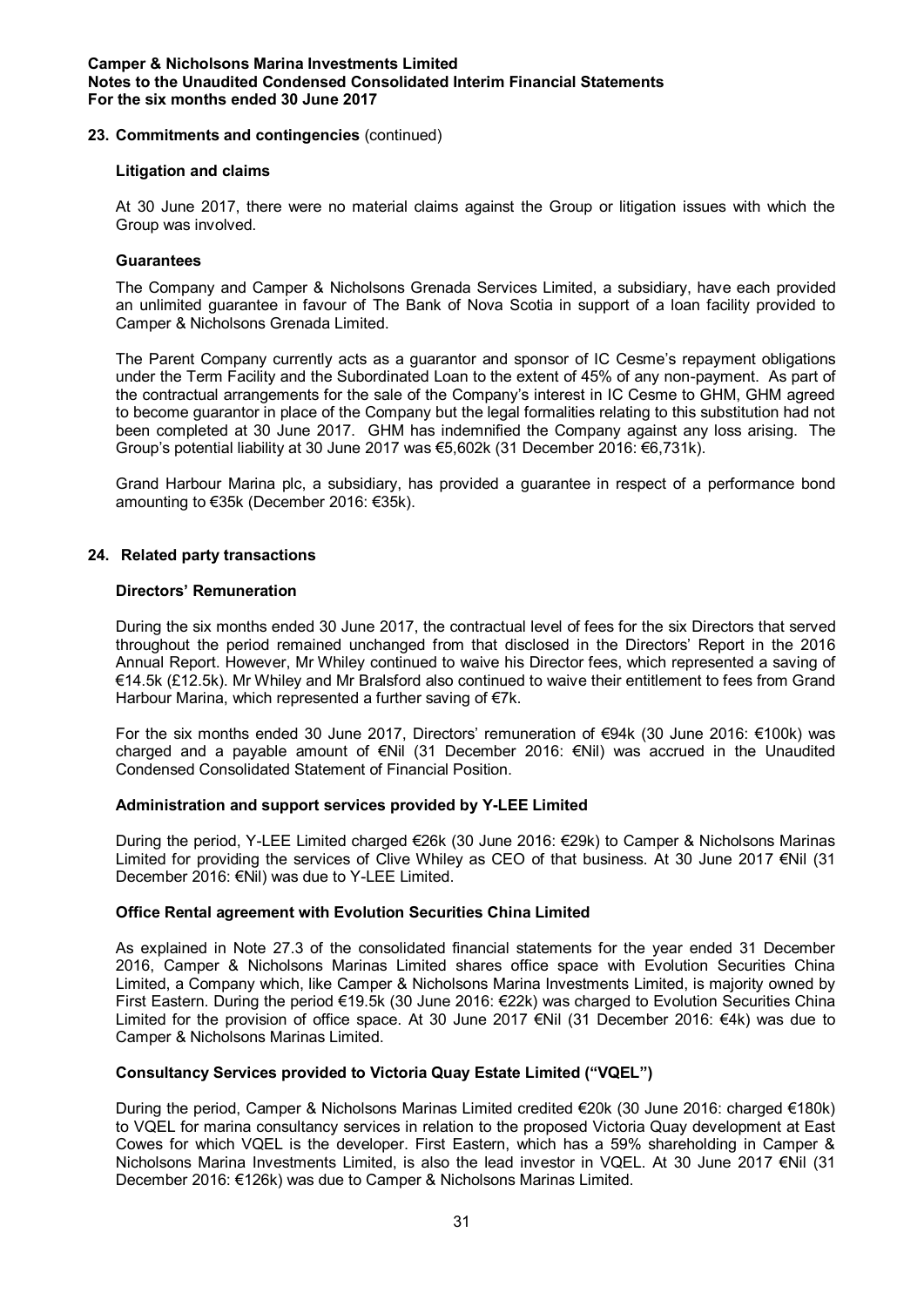## 25. Financial Risk Management

The Group's financial risk management objectives and policies remain unchanged from the prior period. Details of these objectives and policies were included in Note 29 of the Consolidated Financial Statements for the year ended 31 December 2016.

## 26. Post balance sheet events

As announced on 14 July, the Company made an Open Offer to shareholders of 41,446,089 New Ordinary Shares at 8 pence per share on the basis of one New Ordinary Share for every four shares held in order to raise £3.3 million (£3.2 million net). This was approved at an EGM on 1 August and the New shares were admitted to AIM the following day. As a result of the Open Offer, First Eastern (Holdings) Limited, which underwrote the Open Offer, increased its' holding in the Company from 34.45% to 42.16%.

At the end of June, the Group's majority owned subsidiary, Grand Harbour Marina plc, announced that it had received approval for the issue at par of €15 million, 4.5% Unsecured Bonds redeemable in 2027 with nearly €11 million of the proceeds to be used for the redemption of the existing 7% Bond. This was completed in August with the Bonds admitted to the Malta Stock Exchange listing on 22 August with trading commencing the following day.

Except for the above there were no material subsequent events between the end of the reporting period and the date of signing these unaudited condensed consolidated interim financial statements.